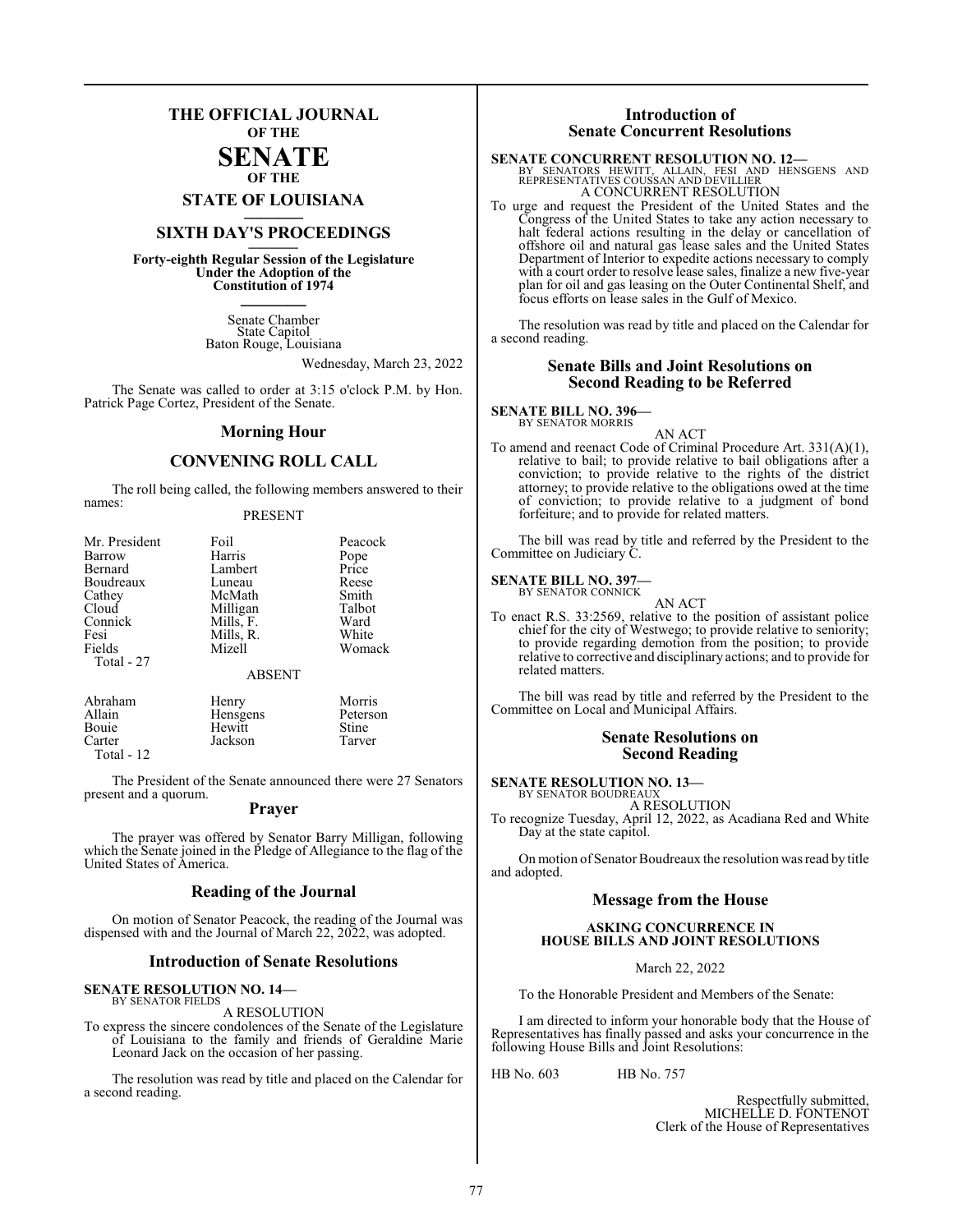# **Page 2 SENATE 6th DAY'S PROCEEDINGS**

March 23, 2022

### **House Bills and Joint Resolutions on First Reading**

### **HOUSE BILL NO. 603—**

BY REPRESENTATIVES GADBERRY, ADAMS, AMEDEE, BAGLEY,<br>BEAULLIEU, BRYANT, BUTLER, CARRIER, ROBBY CARTER,<br>CORMIER, COUSSAN, COX, DUPLESSIS, ECHOLS, EDMONDS,<br>FIRMENT, FISHER, FREIBERG, FRIEMAN, GAINES, GLOVER, HARRIS,<br>HODGES, H

AN ACT

To enact R.S. 47:490.34 through 490.36, relative to military honor license plates; to provide for the establishment of a military honor license plate for women veterans, Commemorative Service recipients, and Military Medal Award recipients; to provide for the creation, issuance, fees, distribution, and rule promulgation applicable to the design of such plates; and to provide for related matters.

The bill was read by title and placed on the Calendar for a second reading.

# **HOUSE BILL NO. 757—** BY REPRESENTATIVE SCHEXNAYDER

AN ACT To amend and reenact R.S. 22:347(A)(2) and (3), 837(C), and 1462(E), R.S. 37:1732(A) and (C), and R.S. 40:1541(A), (B),  $(C)(7)$ , and  $(D)$ , 1543, 1544, 1546, 1547, 1551 $(C)$ ,  $1563(C)(2)(b)$ ,  $1666.1(A)(2)$ ,  $(4)(a)$ ,  $(6)(a)$ , and  $(B)$ , to enact R.S. 40:1541(E) and (F) and 1562.1(E), and to repeal R.S.  $36:651(K)(9)$ , relative to firefighter training; to provide for the transfer of the Fire and Emergency Training Institute; to provide that the responsibility and administration of firefighter training programs be transferred from Louisiana State University to the office of state fire marshal; to provide that the office of state fire marshal is officially designated as the official agency for firefighter training; to provide for the appointment of the superintendent of the Louisiana Fire and Emergency Training Commission; to replace references ofLouisiana State University as the state agency, program administrator, administrator for funds, or training coordinator for firefighter training with the office of state fire marshal; to rename the Fire and Emergency Training Institute to theFire and EmergencyTraining Academy; to rename the Louisiana State University Firemen Training Program Film Library Fund to the Office of State Fire Marshal Training ProgramFilmLibraryFund; to provide for the addition of the fire and emergency training section in the office of state fire marshal; and to provide for related matters.

The bill was read by title and placed on the Calendar for a second reading.

### **House Bills and Joint Resolutions on Second Reading**

### **HOUSE BILL NO. 70—**

BY REPRESENTATIVE MCMAHEN AND SENATOR ROBERT MILLS AN ACT

To designate mile markers 40 through 43, east and westbound, of Interstate Highway 20 in Webster Parish as the "Vietnam Veterans Memorial Highway"; and to provide for related matters.

The bill was read by title and referred by the President to the Committee on Transportation, Highways and Public Works.

### **HOUSE BILL NO. 71—**

BY REPRESENTATIVE MCMAHEN AND SENATOR ROBERT MILLS AN ACT

To designate a portion of Louisiana Highway 371 as the "John David Crow Memorial Highway"; and to provide for related matters.

The bill was read by title and referred by the President to the Committee on Transportation, Highways and Public Works.

### **HOUSE BILL NO. 163—**

BY REPRESENTATIVE PHELPS AN ACT

To enact R.S. 47:463.214, relative to motor vehicle special prestige license plates; to establish the "Sickle Cell Disease Association" specialty license plate; to provide for the creation, issuance, design, fees, implementation, distribution, and rule promulgation applicable to such license plate; to provide an effective date; and to provide for related matters.

The bill was read by title and referred by the President to the Committee on Transportation, Highways and Public Works.

### **HOUSE BILL NO. 293—**

BY REPRESENTATIVES HILFERTY, COX, DAVIS, DUPLESSIS, FISHER, FONTENOT, GOUDEAU,JORDAN, MCKNIGHT, NEWELL, PRESSLY, ST. BLANC, AND THOMAS AN ACT

To amend and reenact R.S. 40:1581, relative to carbon monoxide detectors in one- or two-family dwellings; to provide for a longlife, sealed battery carbon monoxide detector in certain dwellings; to provide for applicability; and to provide for related matters.

The bill was read by title and referred by the President to the Committee on Commerce, Consumer Protection, and International Affairs.

### **HOUSE BILL NO. 444—**

BY REPRESENTATIVE RISER AN ACT

To designate a portion of the United States Highway 165 in Caldwell Parish as the "SPC Torey Jonteal Dantzler, Sr. Memorial Highway"; and to provide for related matters.

The bill was read by title and referred by the President to the Committee on Transportation, Highways and Public Works.

### **HOUSE BILL NO. 445—**

BY REPRESENTATIVE RISER

AN ACT To designate a portion of Louisiana Highway 133 in Caldwell Parish as the "Robert L. 'Doc' Owens Memorial Highway".

The bill was read by title and referred by the President to the Committee on Transportation, Highways and Public Works.

**HOUSE BILL NO. 534—** BY REPRESENTATIVES HORTON, GLOVER, AND LARVADAIN AN ACT

To designate a portion of Louisiana Highway 527 in Bossier Parish as the "Jessie Henry Memorial Highway"; and to provide for related matters.

The bill was read by title and referred by the President to the Committee on Transportation, Highways and Public Works.

- **HOUSE BILL NO. 748—**<br>BY REPRESENTATIVES MCMAHEN, CORMIER, EDMONSTON,<br>FIRMENT, GLOVER, HORTON, LARVADAIN, MOORE, AND<br>SCHAMERHORN AN ACT
- To designate Exit 44 on Interstate Highway 20 in Webster Parish as the "Kim Cannon Memorial Interchange"; and to provide for related matters.

The bill was read by title and referred by the President to the Committee on Transportation, Highways and Public Works.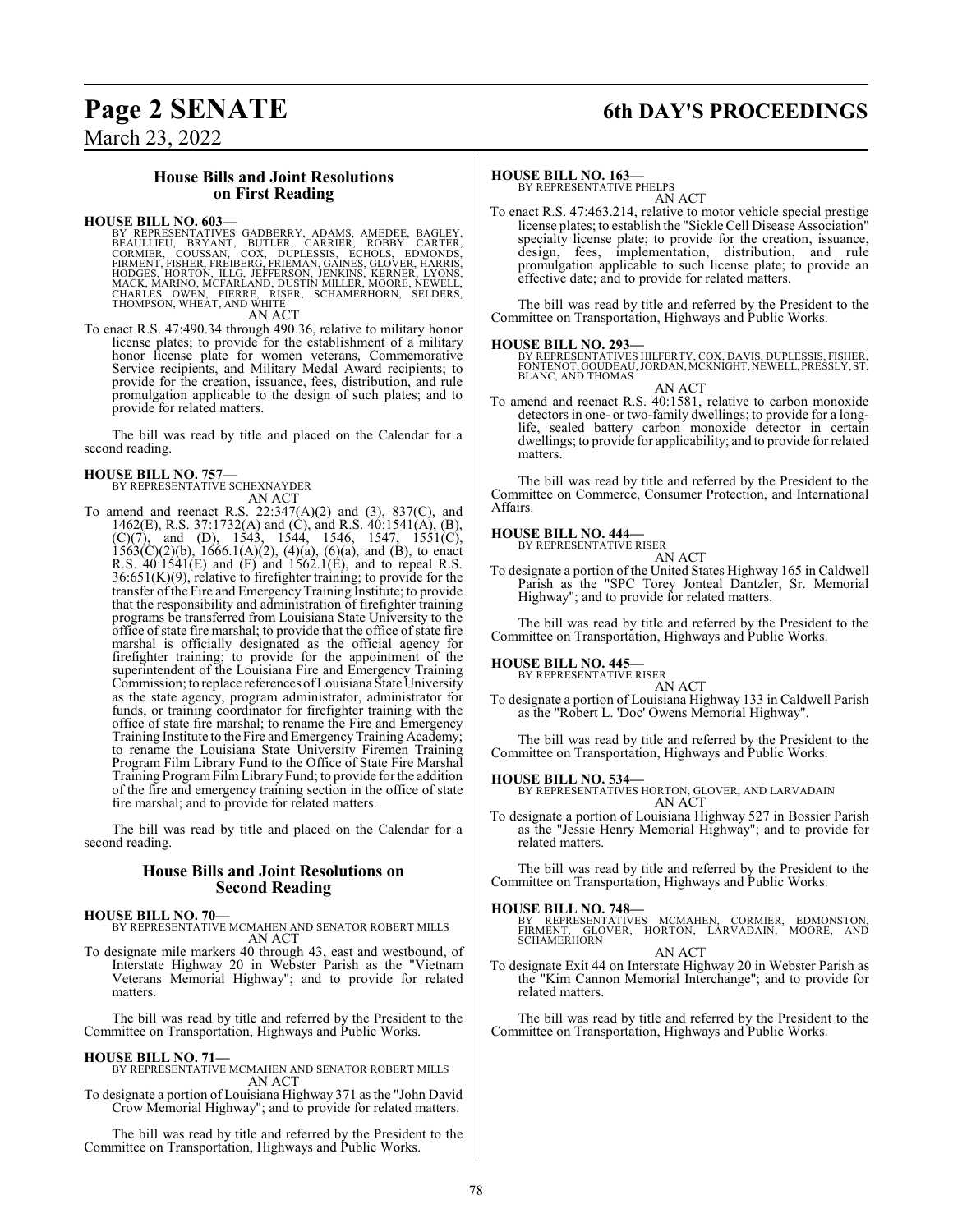# **6th DAY'S PROCEEDINGS Page 3 SENATE**

# March 23, 2022

### **House Concurrent Resolutions on Second Reading**

### **HOUSE CONCURRENT RESOLUTION NO. 33—**

BY REPRESENTATIVE SCHEXNAYDER A CONCURRENT RESOLUTION To commend the Junior League of Baton Rouge on the occasion of its ninetieth anniversary.

The resolution was read by title. Senator Lambert moved to concur in the House Concurrent Resolution.

### **ROLL CALL**

The roll was called with the following result: YEAS

| Mr. President | Foil        | Pope   |
|---------------|-------------|--------|
| Allain        | Lambert     | Price  |
| Barrow        | Luneau      | Reese  |
| Bernard       | McMath      | Smith  |
| Boudreaux     | Milligan    | Talbot |
| Cathey        | Mills, F.   | Ward   |
| Cloud         | Mills, R.   | White  |
| Connick       | Mizell      | Womack |
| Fesi          | Morris      |        |
| Fields        | Peacock     |        |
| Total - 28    |             |        |
|               | <b>NAYS</b> |        |
| Total - 0     |             |        |

### ABSENT

| Abraham<br>Bouie<br>Carter<br>Harris | Henry<br>Hensgens<br>Hewitt<br>Jackson | Peterson<br><b>Stine</b><br>Tarver |
|--------------------------------------|----------------------------------------|------------------------------------|
| Total - $11$                         |                                        |                                    |

The Chair declared the Senate concurred in the House Concurrent Resolution and ordered it returned to the House.

### **Reports of Committees**

The following reports of committees were received and read:

### **REPORT OF COMMITTEE ON**

### **JUDICIARY B**

Senator GaryL. Smith Jr., Chairman on behalf ofthe Committee on Judiciary B, submitted the following report:

### March 22, 2022

To the President and Members of the Senate:

I am directed by your Committee on Judiciary B to submit the following report:

### **SENATE BILL NO. 46—** BY SENATOR ALLAIN

AN ACT

To amend and reenact R.S. 13:783(F)(7), relative to expenses of the clerks of court; to provide for insurance premium costs for certain retirees; and to provide for related matters.

Reported favorably.

### **SENATE BILL NO. 88—**

BY SENATOR FRED MILLS

AN ACT To amend and reenact R.S. 13:5554(G)(2) and (V), relative to the St. Martin Parish Sheriff's Office group insurance; to provide for payments of life and health insurance premium costs for retirees; to provide for eligibility requirements; and to provide for related matters.

Reported with amendments.

### **SENATE BILL NO. 159—** BY SENATOR WARD

AN ACT To enact R.S. 13:5554(MM), relative to the Iberville Parish Sheriff's Office group insurance; to provide for payments of life and health insurance premium costs for retirees; to provide for eligibility requirements; and to provide for related matters.

Reported with amendments.

### **SENATE BILL NO. 285—** BY SENATOR SMITH

- AN ACT
- To amend and reenact 14:90.4(B), R.S. 26:80(F)(1)(b), 280(A)(7) and (F)(1)(b), and R.S. 27:3(20) and (21), 11(G), and  $29.3(A)(1)$ , relative to the gaming control board; to provide relative to video draw poker laws and non-gaming suppliers; to provide for technical changes to cross reference with current law; to provide for authorization to allow the board to publicly meet via video conferencing; to provide for notice of the video conference on its website; to provide for a mechanismto receive public comment; to provide for definitions; to provide for discretion of the gaming control board relative to non-gaming suppliers; to provide for an effective date; and to provide for related matters.

Reported with amendments.

Respectfully submitted, GARY L. SMITH JR. Chairman

### **REPORT OF COMMITTEE ON**

### **COMMERCE, CONSUMER PROTECTION AND INTERNATIONAL AFFAIRS**

Senator Rick Ward III, Chairman on behalf of the Committee on Commerce, Consumer Protection and International Affairs, submitted the following report:

### March 23, 2022

To the President and Members of the Senate:

I am directed by your Committee on Commerce, Consumer Protection and International Affairs to submit the following report:

**SENATE BILL NO. 110—** BY SENATORS REESE, LUNEAU, MCMATH AND MILLIGAN AN ACT

To amend and reenact the introductory paragraph of R.S. 10:9-  $109(c)(6)$ ,  $9-109(c)(6)(C)$ , the introductory paragraph of  $(c)(7)$ and  $(c)(7)(C)$  and to enact R.S. 10:9-109 $(c)(8)$  and Part VII-A of Chapter 9 of Title 45 of the Louisiana Revised Statutes of 1950, to be comprised of R.S. 45:1271 through 1281, relative to utilities; to provide relative to secured transactions; to provide for security interests in energy transition property; to provide relative to energy transition property bonds; to provide for financing orders of the Public Service Commission; to provide for appeals of financing orders; to provide for the sale and perfection of true sale status of energy transition property; to provide for conflict of laws; to provide for nonimpairment of bonds by the state; to provide relative to the jurisdiction of the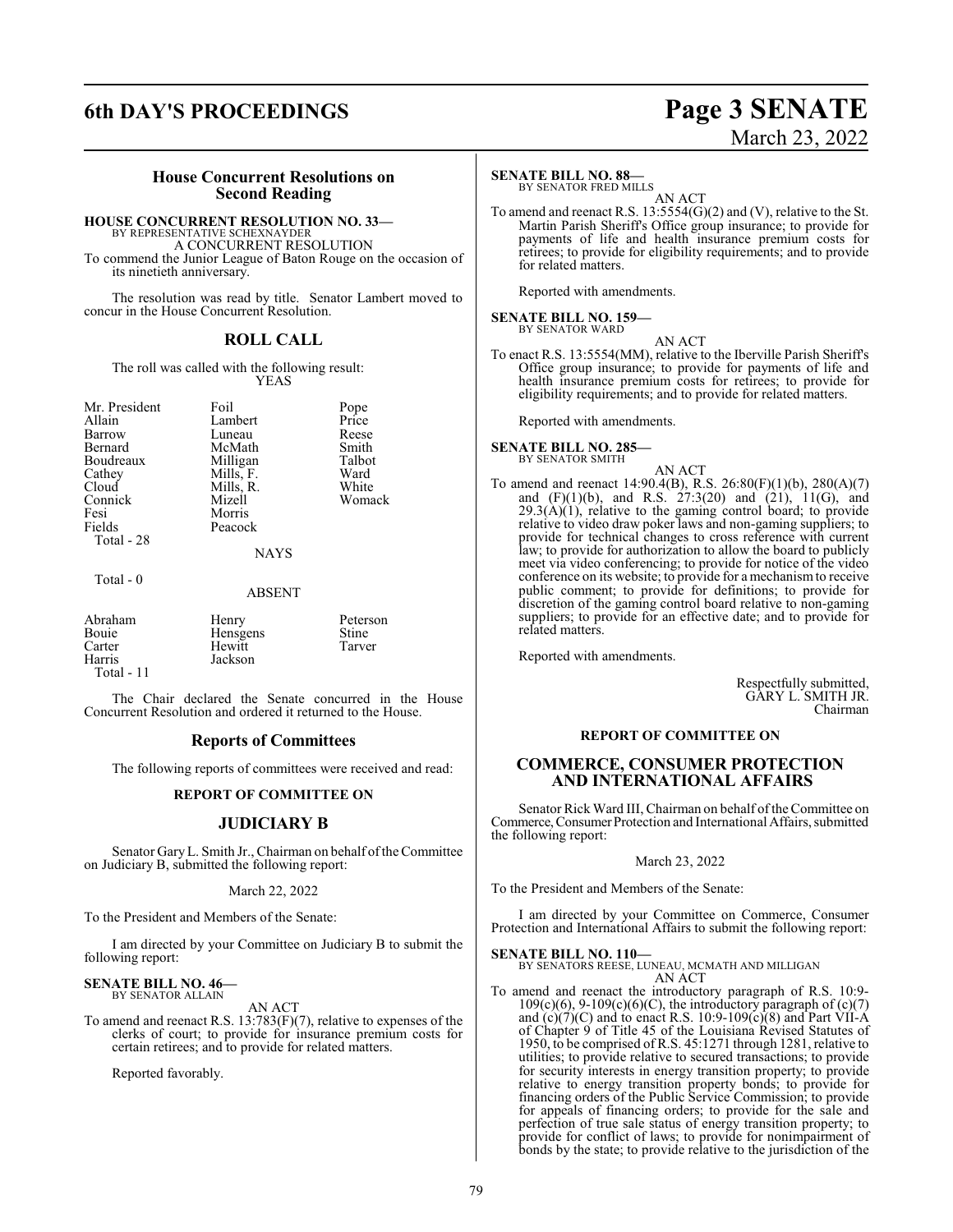# **Page 4 SENATE 6th DAY'S PROCEEDINGS**

Public Service Commission; to provide for definitions, terms, requirements, conditions, and procedures; and to provide for related matters.

Reported with amendments.

# **SENATE BILL NO. 174—** BY SENATOR REESE

AN ACT

To amend and reenact R.S. 12:1-1435(I) and to enact R.S. 6:518, 908, and 1153, relative to oppressed shareholders; to provide for shareholder's remedies; relative to bank holding companies; relative to shareholder'srights to withdraw shares; to provide for an effective date; and to provide for related matters.

Reported with amendments.

### **SENATE BILL NO. 179—** BY SENATOR REESE

AN ACT

To enact Chapter 24-A of Title 51 of the Louisiana Revised Statutes of 1950, to be comprised of R.S. 51:1909.11, relative to annual filings and reporting requirements by charitable organizations; to provide for legislative approval of certain requirements; to provide for an effective date; and to provide for related matters.

Reported with amendments.

### **SENATE BILL NO. 361—** BY SENATOR LUNEAU

AN ACT

To enact R.S. 9:3571.4, relative to consumer credit reports; to provide relative to prescribed open accounts; to prohibit certain actions of a credit reporting agency; to provide relative to disclosure of credit information; and to provide for related matters.

Reported with amendments.

Respectfully submitted, RICK WARD III Chairman

### **REPORT OF COMMITTEE ON**

### **HEALTH AND WELFARE**

Senator Fred H. Mills Jr., Chairman on behalf of the Committee on Health and Welfare, submitted the following report:

March 23, 2022

To the President and Members of the Senate:

I am directed by your Committee on Health and Welfare to submit the following report:

### **SENATE BILL NO. 22—** BY SENATOR BOUDREAUX

AN ACT

To amend and reenact R.S. 36:259(B)(36), to enact R.S. 40:2018.7, and to repeal R.S. 40:2018.6, relative to the Palliative Care Interdisciplinary Advisory Council; to provide for placement within the Louisiana Department of Health; to provide for legislative intent; to provide for subject matter to be studied by the council; to provide for definitions; to provide for council membership; to provide for minimum organization and task requirements; to provide for staff support; to provide for recommendations to the legislature; to provide for termination; and to provide for related matters.

Reported favorably.

### **SENATE BILL NO. 30—**

BY SENATOR FRED MILLS AN ACT

To amend and reenact R.S. 40:2116 and to enact R.S. 40:2009.4©, 2116.1, 2116.2, and 2180.2(12), relative to facility need review; to provide legislative authority for facility need review; to provide for healthcare provider types subject to facility need review; to provide for the facility need review committee; to provide for a nursing facility moratorium; to provide for exceptions; to provide for cost effective measures; to provide for notice ofsex offenders living in certain facilities; and to provide for related matters.

Reported with amendments.

# **SENATE BILL NO. 77—**<br>BY SENATOR LUNEAU

AN ACT

To enact R.S. 46:153.3(C)(2), relative to Medicaid coverage for prescription drugs; to provide for prescribed drugs used to treat serious mental illness; and to provide for related matters.

Reported with amendments.

# **SENATE BILL NO. 97—**<br>BY SENATOR BOUDREAUX

AN ACT

To amend and reenact R.S. 37:1203(B), relative to pharmacist licensure by reciprocity; to provide for licensure by reciprocity; and to provide for related matters.

Reported favorably.

**SENATE BILL NO. 116—** BY SENATOR BARROW AND REPRESENTATIVES LANDRY, MOORE AND SCHLEGEL AN ACT

To amend and reenact R.S. 36:251(C)(1) and to enact R.S. 36:258(E) and R.S. 46:2527, relative to the office on women's health; to establish and provide for the office on women's health within the Louisiana Department of Health; to provide for an assistant secretary and staff of the office on women's health; to provide for the purposes, duties, and functions of the office on women's health; to provide for an effective date; and to provide for related matters.

Reported favorably.

### **SENATE BILL NO. 194—** BY SENATOR HEWITT

AN ACT

To enact R.S. 17:2048.51(C)(23), relative to the membership of the Louisiana Health Works Commission; to add a member representing the Louisiana State Nurses Association; and to provide for related matters.

Reported favorably.

Respectfully submitted, FRED H. MILLS JR. Chairman

### **REPORT OF COMMITTEE ON**

### **SENATE AND GOVERNMENTAL AFFAIRS**

Senator Sharon Hewitt, Chairwoman on behalf of the Committee on Senate and Governmental Affairs, submitted the following report:

### March 23, 2022

To the President and Members of the Senate:

I am directed by your Committee on Senate and Governmental Affairs to submit the following report: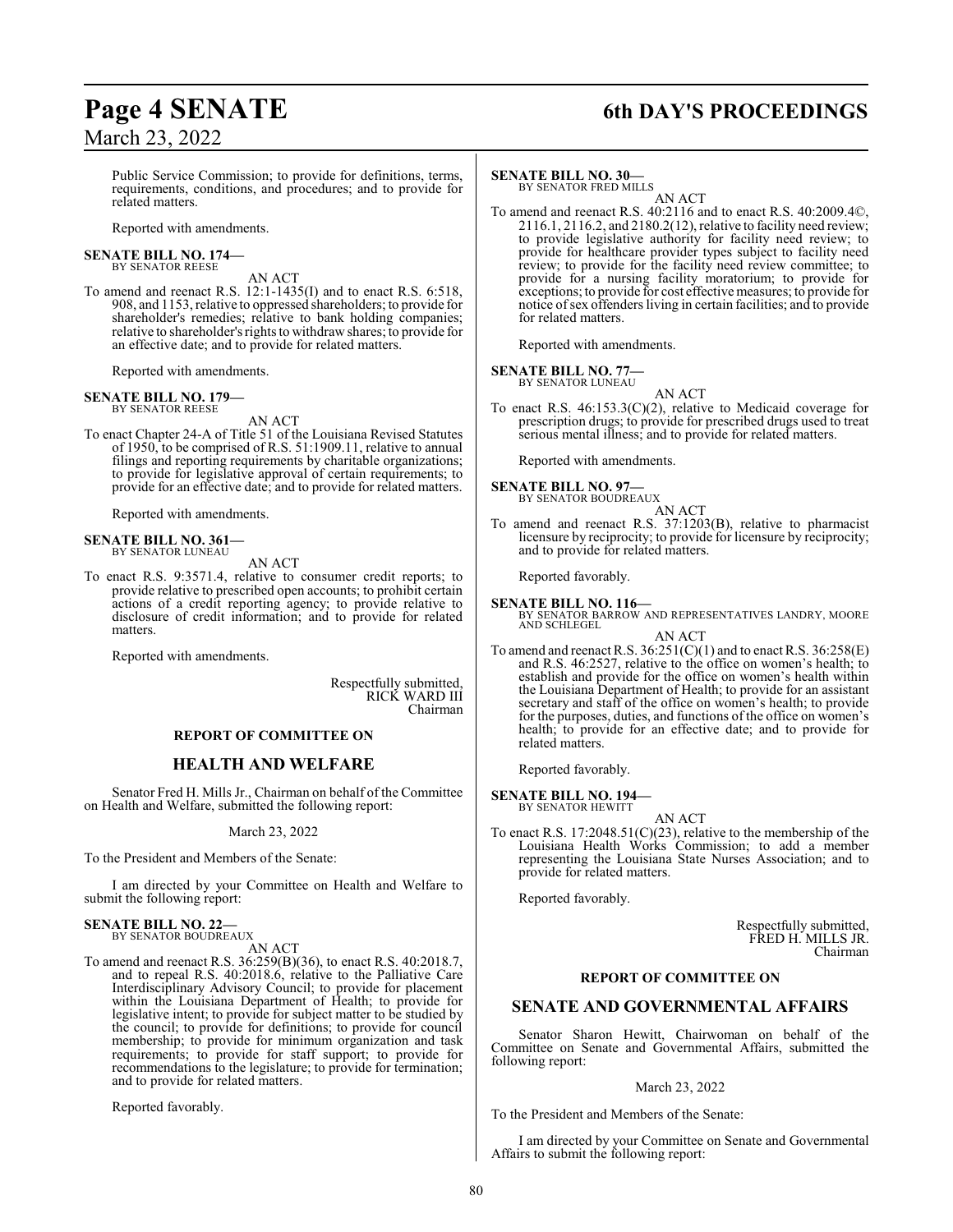# **6th DAY'S PROCEEDINGS Page 5 SENATE**

### **SENATE BILL NO. 73—** BY SENATOR HEWITT

AN ACT

To enact R.S. 18:602(E)(5), relative to special elections for vacancies in certain local offices; to provide for exceptions; and to provide for related matters.

Reported with amendments.

**SENATE BILL NO. 74—** BY SENATOR HEWITT

AN ACT To amend and reenact R.S. 18:427(A), relative to poll watchers; to provide for qualifications; and to provide for related matters.

Reported favorably.

### **SENATE BILL NO. 193—**

BY SENATOR HEWITT

AN ACT To amend and reenact R.S. 17:71.3(E)(2)(b), relative to school board apportionment plans; to provide for review; to provide for challenges; and to provide for related matters.

Reported with amendments.

**SENATE BILL NO. 224—** BY SENATOR HEWITT

AN ACT To enact R.S. 42:17.2, relative to meetings of legislative houses and committees during a gubernatorially declared state of disaster or emergency; to provide for public input; to provide for an effective date; and to provide for related matters.

Reported with amendments.

**SENATE BILL NO. 225—** BY SENATOR HEWITT

A JOINT RESOLUTION

Proposing to amend Article XII, Section 11 of the Constitution of Louisiana, relative to continuity of government during periods of emergency; to provide relative to sessions, meetings, and proceedings of the legislature and legislative bodies; to provide relative to member participation and voting; to provide certain procedures, terms, conditions, and requirements; and to specify an election for submission of the proposition to electors and provide a ballot proposition.

Reported with amendments.

# **SENATE BILL NO. 258—** BY SENATOR HEWITT

AN ACT

To amend and reenact R.S. 18:401.3(B), (C), and (D)(1), (2)(a)(i) and (ii),  $(3)$ , and  $(4)$ , and to enact R.S. 18:401.3(E), relative to emergency election plans; to provide for reasons for the development of a plan; to authorize alternative plans; to provide for procedures for approval of a plan; to provide for an effective date; and to provide for related matters.

Reported favorably.

### **SENATE BILL NO. 267—** BY SENATOR HEWITT

AN ACT

To amend and reenact R.S. 24:53(A)(6) and (7) and R.S. 49:74(A)(6) and (7) and to enact R.S.  $24:53(A)(8)$  and R.S.  $49:74(A)(8)$ , relative to registration of lobbyists; to provide for required information; to require disclosure of whether the registrant has completed certain required training; and to provide for related matters.

Reported favorably.

### **SENATE BILL NO. 281—**

BY SENATOR BERNARD AN ACT

To amend and reenact R.S. 18:154(D)(4) and to enact R.S. 18:154(D)(5), relative to confidentiality of certain records for candidates; to provide for exceptions; and to provide for related matters.

Reported favorably.

**SENATE BILL NO. 283—** BY SENATOR BERNARD

AN ACT To amend and reenact R.S. 18:1945(C), relative to redistricting plans; to provide for redistricting plan submission requirements;

Reported favorably.

**SENATE BILL NO. 333—** BY SENATOR HEWITT

AN ACT

and to provide for related matters.

To amend and reenact R.S. 36:254(A)(14) and R.S. 39:98.3(B)(2) and 98.4(B)(3)(a), and to repeal R.S. 17:1519.12 and  $2048.51(C)(14)$  and (N) and R.S. 36:259(B)(22), relative to boards, commissions, authorities, districts, and like entities and the powers, functions, duties, responsibilities, and jurisdictions thereof; to provide relative to the functional organization ofstate government by abolishing certain boards, commissions, authorities, districts, and like entities; to provide for any necessary transitions and transfers; to remove references to certain abolished entities; to remove references to, provisions for, and the powers, functions, and duties of the Medical Education Commission; and to provide for related matters.

Reported favorably.

Respectfully submitted, SHARON W. HEWITT Chairwoman

### **REPORT OF COMMITTEE ON**

### **INSURANCE**

Senator Kirk Talbot, Chairman on behalf of the Committee on Insurance, submitted the following report:

March 23, 2022

To the President and Members of the Senate:

I am directed by your Committee on Insurance to submit the following report:

**SENATE BILL NO. 21—** BY SENATOR ROBERT MILLS

AN ACT

To amend and reenact the introductory paragraph of R.S. 22:436(B) and to enact R.S.  $22:436(B)(5)$  relative to requirements for approved unauthorized insurers; to provide for the submission of contact information; and to provide for related matters.

Reported favorably.

**SENATE BILL NO. 117—** BY SENATOR LUNEAU

AN ACT

To amend and reenact R.S. 22:1296(A), relative to insurers providing coverage for the temporary use of a motor vehicle not owned by an insured; to provide terms and conditions; and to provide for related matters.

Reported favorably.

# March 23, 2022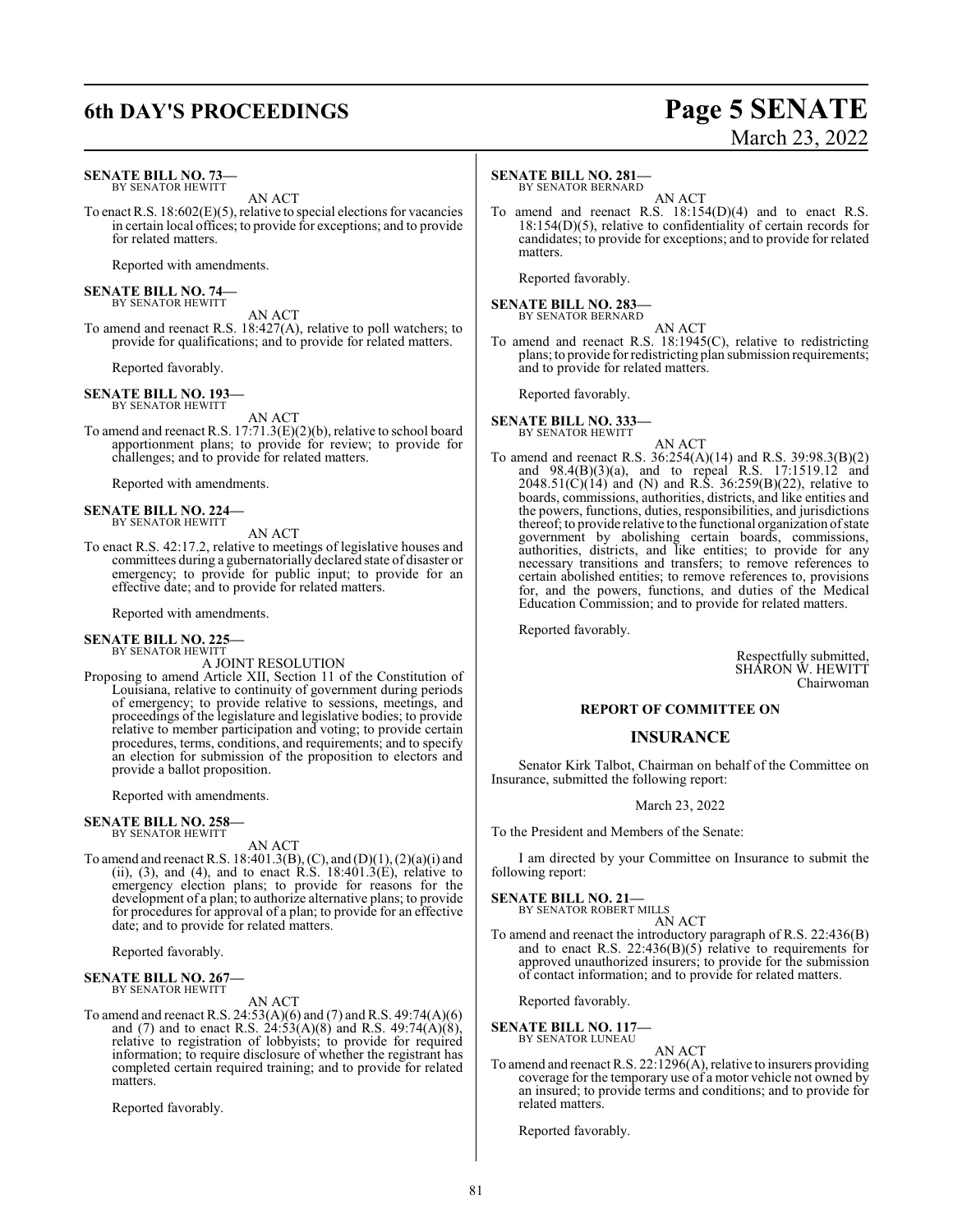### **SENATE BILL NO. 122—** BY SENATOR TALBOT

AN ACT

To amend and reenact R.S. 22:1296(A), relative to insurers providing coverage for the temporary use of a motor vehicle not owned by the insured; to provide terms and conditions; and to provide for related matters.

Reported with amendments.

# **SENATE BILL NO. 163—** BY SENATOR TALBOT

AN ACT

To enact R.S. 22:1897, relative to the insurance claims process; to provide a policyholder a catastrophe claim process disclosure form; to provide for rules and regulations; and to provide for related matters.

Reported with amendments.

**SENATE BILL NO. 165—** BY SENATOR TALBOT

AN ACT

To amend and reenact R.S. 22:2436(C)(2)(a), and (D)(2), (D)(3), and (E)(2), and R.S. 22:2437(C), to enact R.S. 22:2436(D)(4) and R.S. 22:2439(D) and to repeal R.S. 22:2436(E)(3) relative to an internal claims and appeals process and external procedures for health insurance issuers; to provide requirements for certain processes and procedures; and to provide for related matters.

Reported favorably.

### **SENATE BILL NO. 198—** BY SENATOR TALBOT

AN ACT

To enact R.S. 22:46(14.1) and 1897, relative to the adjustment of claims; to provide for definitions; to provide for a written status report; to provide for a primary contact with the insurer; and to provide for related matters.

Reported with amendments.

### **SENATE BILL NO. 210—** BY SENATOR STINE

AN ACT

To amend and reenact the introductory paragraph of R.S. 22:337(A), relative to foreign and alien insurers; to provide for imposition of a fine in lieu of suspension or revocation of certificate of authority; and to provide for related matters.

Reported favorably.

### **SENATE BILL NO. 212—** BY SENATOR STINE

AN ACT

To enact Chapter 22 of Title 22 of the Louisiana Revised Statutes of 1950, to be comprised of R.S. 22:2651 through 2657, relative to establishing a mediation program for a catastrophic event; to provide insureds an alternative way to settle residential property insurance claims; to provide terms and conditions; and to provide for related matters.

Reported with amendments.

### **SENATE BILL NO. 264—** BY SENATOR BOUIE

AN ACT

To amend and reenact R.S. 22:165(B) and to enact R.S. 22:81(D), 82(D) and (E), 111(D), 112(D) and (E), and 165(C), relative to capital and surplus requirements for certain domestic insurers; to provide for minimum requirements for domestic insurers writing homeowner's and fire and allied lines insurance; and to provide for related matters.

Reported favorably.

# **Page 6 SENATE 6th DAY'S PROCEEDINGS**

Respectfully submitted, KIRK TALBOT Chairman

### **REPORT OF COMMITTEE ON**

### **TRANSPORTATION, HIGHWAYS AND PUBLIC WORKS**

Senator Patrick McMath, Chairman on behalf of the Committee on Transportation, Highways and Public Works, submitted the following report:

March 23, 2022

To the President and Members of the Senate:

I am directed by your Committee on Transportation, Highways and Public Works to submit the following report:

**SENATE BILL NO. 17—** BY SENATOR MIZELL

### AN ACT

To amend and reenact R.S. 47:463.157(E), relative to motor vehicle prestige license plates; to provide relative to the "Save the Honeybee" special prestige license plate; to authorize financial aid for certain postgraduate students; and to provide for related matters.

Reported favorably.

**SENATE BILL NO. 39—**

BY SENATOR BERNARD

AN ACT

To provide relative to state highways; to designate a portion of Louisiana Highway 493 in Natchitoches Parish as the "Augustin Metoyer Parkway"; and to provide for related matters.

Reported with amendments.

### **SENATE BILL NO. 61—** BY SENATOR MCMATH

AN ACT

To enact R.S. 47:463.214, relative to motor vehicle special prestige license plate; to provide for the establishment of the "Mental Health" special prestige license plate; to provide for creation, issuance, design, fees, distribution, and rule promulgation applicable to such license plates; and to provide for related matters.

Reported with amendments.

### **SENATE BILL NO. 84—**

BY SENATORS CORTEZ AND MCMATH AN ACT

To enact R.S. 47:463.214, relative to motor vehicle special prestige license plate; to provide for the establishment of the "Maddie's Footprints" special prestige license plate; to provide for creation, issuance, design, fees, distribution, and rule promulgation applicable to the license plates; and to provide for related matters.

Reported with amendments.

### **SENATE BILL NO. 211—** BY SENATOR STINE

AN ACT To amend and reenact R.S.  $47:463.61(E)(2)$  and (3), to provide relative to the "Choose Life" special prestige license plate; to add the needs of expectant mothers considering parenting their child to the approved use of royalty fee; and to provide for related matters.

Reported favorably.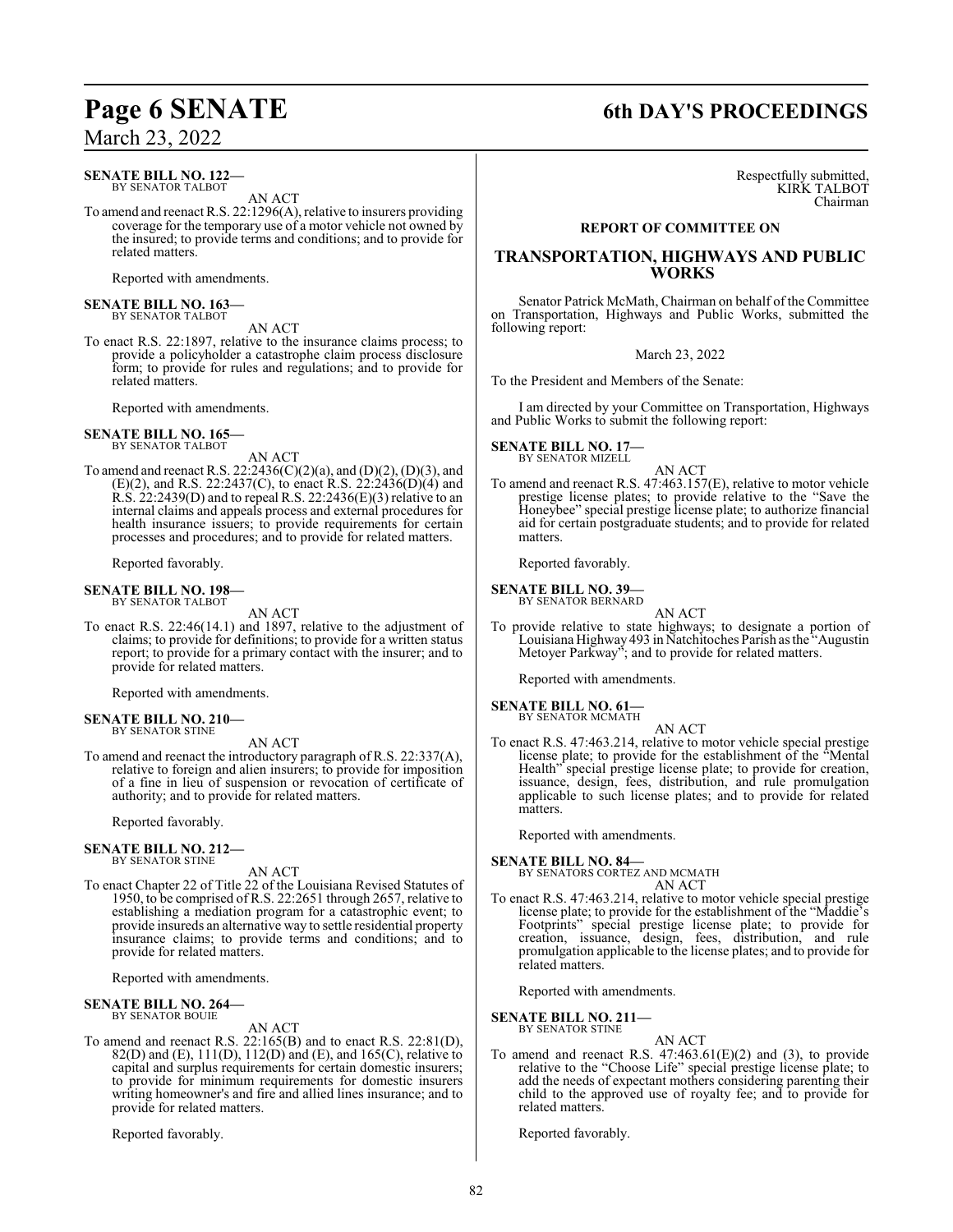# **6th DAY'S PROCEEDINGS Page 7 SENATE**

### **SENATE BILL NO. 223—**

BY SENATOR LAMBERT AN ACT

To enact R.S. 47:463.214, relative to motor vehicle special prestige license plate; to provide for the establishment of the "Mississippi State University Alumni Association" special prestige license plate; to provide for creation, issuance, design, fees, distribution, and rule promulgation applicable to such license plates; and to provide for related matters.

Reported with amendments.

### **SENATE BILL NO. 302—** BY SENATOR BARROW

AN ACT

To amend and reenact 47:463.56(A), (D) and (F), relative to the "Girl Scouts of USA" special prestige license plate; to change the distribution of the royalty fee to Girl Scouts Louisiana East; and to provide for related matters.

Reported favorably.

Respectfully submitted, PATRICK MCMATH Chairman

### **REPORT OF COMMITTEE ON**

### **LOCAL AND MUNICIPAL AFFAIRS**

Senator Karen Carter Peterson, Chairman on behalf of the Committee on Local and Municipal Affairs, submitted the following report:

March 23, 2022

To the President and Members of the Senate:

I am directed by your Committee on Local and Municipal Affairs to submit the following report:

**SENATE BILL NO. 78—** BY SENATOR REESE

AN ACT To amend and reenact R.S. 38:2212.1(A)(2)(a), relative to the Public Bid Law; to provide relative to the purchase of certain law enforcement vehicles by local government; to increase the threshold amount for which public bid is necessary; and to provide for related matters.

Reported favorably.

### **SENATE BILL NO. 368—** BY SENATOR HARRIS

AN ACT

To amend and reenact R.S. 33:4882(A) and (B), relative to building and zoning regulations in parishes and municipalities; to require that the governing authority of any municipality or parish not allow and not cause any building or land to lose nonconforming use status by reason of vacancy or cessation of normal operations during a specified time period; and to provide for related matters.

Reported with amendments.

Respectfully submitted, KAREN CARTER PETERSON Chairman

# March 23, 2022

### **REPORT OF COMMITTEE ON**

### **NATURAL RESOURCES**

Senator Bob Hensgens, Chairman on behalf of the Committee on Natural Resources, submitted the following report:

March 23, 2022

To the President and Members of the Senate:

I am directed by your Committee on Natural Resources to submit the following report:

**SENATE BILL NO. 270—** BY SENATOR WOMACK

AN ACT

To amend and reenact R.S. 56:329(B)(1), relative to fish and other aquatic life; to provide with respect to sport and commercial fishing; to provide relative to obstruction of streams or lakes; to provide for an effective date; and to provide for related matters.

Reported with amendments.

Respectfully submitted, BOB HENSGENS Chairman

### **Senate Bills and Joint Resolutions on Second Reading Reported by Committees**

### **SENATE BILL NO. 51—** BY SENATOR MIZELL

AN ACT

To amend and reenact R.S. 13:721 and 722, relative to the Twenty-Second Judicial District Court; to provide for an additional commissioner for the Twenty-Second Judicial District Court; to authorize commissioners to preside over cases involving domestic violence; to authorize commissioners to preside over civil cases; to provide for the residency requirements of the commissioners; to provide for the salary of commissioners; to provide for the duties and powers of the commissioners; to provide for temporary orders and recommendations for final judgments; to provide for procedure and delays to request a hearing before a district court judge to traverse the recommendations of the commissioner; to reaffirm the jurisdiction and authority of the district judges to accept, reject, or modify the findings or recommendations of the commissioners; to provide for appeals; and to provide for related matters.

Reported with amendments by the Committee on Judiciary A.

### **SENATE COMMITTEE AMENDMENTS**

Amendments proposed by Senate Committee on Judiciary A to Original Senate Bill No. 51 by Senator Mizell

### AMENDMENT NO. 1

On page 2, at the end of line 7, after "criminal" insert "**, civil, and domestic violence**"

### AMENDMENT NO. 2

On page 2, at the beginning of line 8, delete "**and civil**" and delete "**The jurisdiction over criminal and civil matters shall include**"

AMENDMENT NO. 3 On page 2, delete line 9.

### AMENDMENT NO. 4

On page 2, line 12, change "commissioner" to "**commissioners**"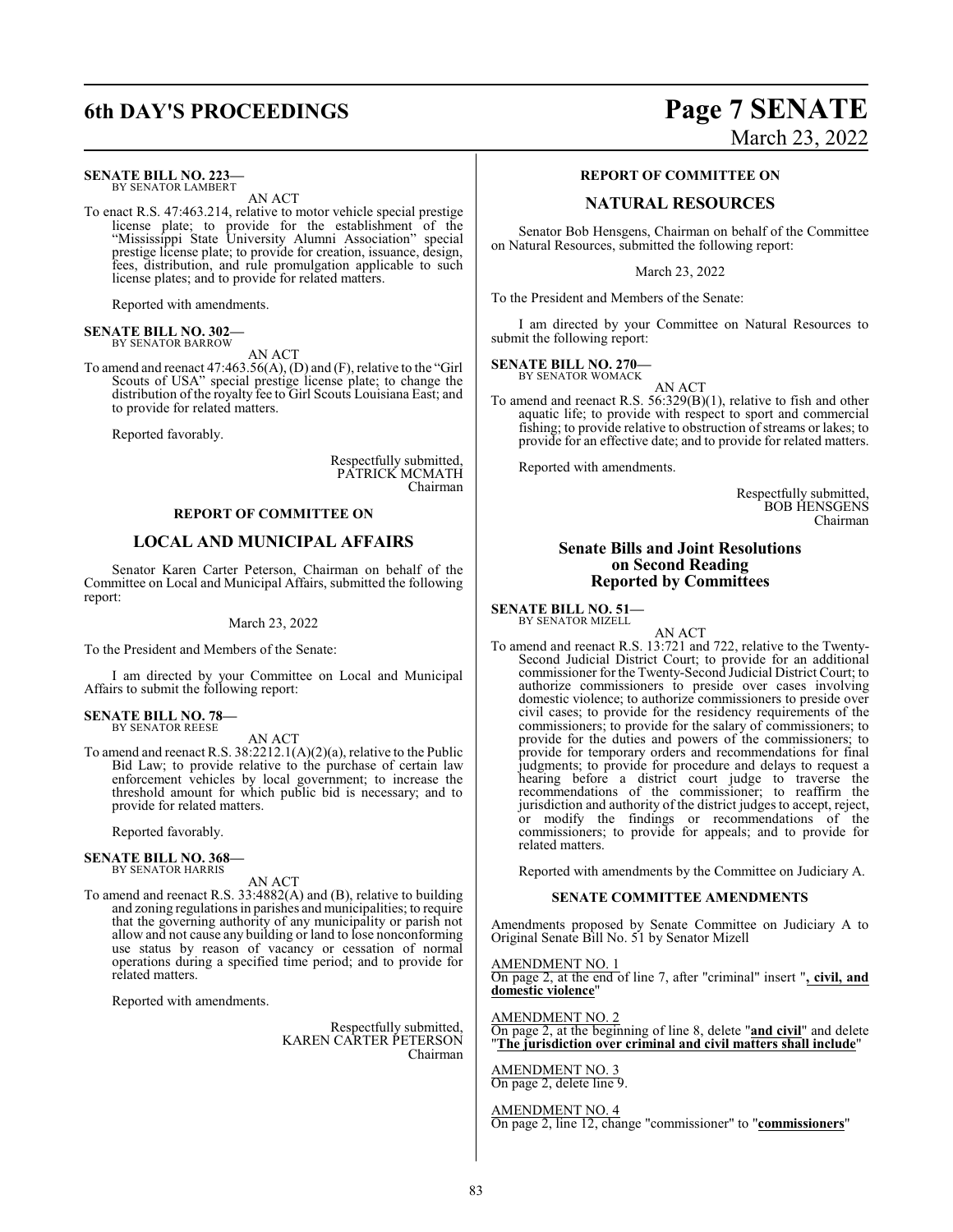# **Page 8 SENATE 6th DAY'S PROCEEDINGS**

March 23, 2022

AMENDMENT NO. 5 On page 2, line 14, change "commissioner" to "**commissioners**"

AMENDMENT NO. 6 On page 2, line 24, change "commissioner" to "**commissioners**"

### AMENDMENT NO. 7

On page 3, between lines 16 and 17, insert the following: "**(k) Review and act on petitions for protective orders and matters of domestic violence, including the issuance of temporary orders of protection and temporary restraining orders, until such time as hearings may be conducted on the matters.**

**(l) Conduct hearings regarding protective orders and make recommendations to the appropriate district judge for the issuance of a preliminary or permanent injunction.**"

### AMENDMENT NO. 8

On page 5, line 13, delete "**The final judgment may be**"

AMENDMENT NO. 9 On page 5, delete line 14

AMENDMENT NO. 10 On page 5, line 22, after "The salary of" change "the" to "**a**"

AMENDMENT NO. 11 On page 5, line 25, change "<del>A commissioner may be a member of the</del> Parochial Employees''' to "A commissioner may be a member of the Parochial Employees'"

### AMENDMENT NO. 12

On page 5, line 26, change "Retirement System." to "Retirement System.

AMENDMENT NO. 13 On page 6, at the beginning of line 3, change "**the commissioner**" to "**a commissioner**"

AMENDMENT NO. 14 On page 6, line 14, change "and may be a" to "and may be a"

AMENDMENT NO. 15

On page 6, line 15, change "<del>member of the Parochial Employees</del>' Retirement System" to "member of the Parochial Employees' Retirement System"

AMENDMENT NO. 16

On page 6, line 19, between "his" and "employees" change "**the**" to "**their**"

On motion of Senator Peacock, the committee amendment was adopted. The amended bill was read by title, ordered engrossed and recommitted to the Committee on Finance.

### **SENATE BILL NO. 53—** BY SENATOR FOIL

AN ACT

To amend and reenact R.S. 14:95(K), relative to the crime of illegal carrying of weapons; to provide an exception to illegal carrying of weapons for certain retired federal officials; to provide definitions; and to provide for related matters.

Reported favorably by the Committee on Judiciary C. The bill was read by title, ordered engrossed and passed to a third reading.

### **SENATE BILL NO. 64—** BY SENATOR CONNICK

AN ACT

To amend and reenact R.S. 14:2(B)(8), (29) and (40), 41(B), 42(A)(6) and (C), 43.2(A)(1) and (2), 43.3(A)(1), 44.1(A)(3),  $44.2(B)(2)$ , and the introductory paragraph of 93.5(A) and (B), Code of Criminal Procedure Art. 814(A)(12), and Code of Evidence. Art. 412.1, and to enact R.S.  $14:41(D)$ , and  $42(A)(7)$ and Code of Criminal Procedure Art. 814 $(A)(69)$  and  $(70)$ , relative to sex offenses; to provide relative to crimes of

violence; to provide relative to the elements of certain sex offenses; to provide relative to certain evidence in sexual assault cases; to provide relative to responsive verdicts for certain sex offenses; to provide definitions; and to provide for related matters.

Reported favorably by the Committee on Judiciary C. The bill was read by title, ordered engrossed and passed to a third reading.

# **SENATE BILL NO. 66—**<br>BY SENATOR CONNICK

AN ACT

To amend and reenact R.S. 14:2(B)(50) and R.S. 14:79(B) and (C), relative to the crime of violation of protective orders; to provide for enhanced penalties for violations of a protective order when committed while in possession of a firearm; and to provide for related matters.

Reported favorably by the Committee on Judiciary C. The bill was read by title, ordered engrossed and passed to a third reading.

### **SENATE BILL NO. 69—** BY SENATOR CONNICK

### AN ACT

To amend and reenact R.S. 46:1806(A)(1), 1842(3)(c), and (15)(c) and (d), 1843, and 1844(H),  $(K)(1)(a)$ , and  $(T)(1)$  and  $(3)$ , and to enact R.S. 46:1842(3)(d) through (h) and (15)(e) through (h), relative to crime victim protections; to provide relative to broadening rights for victims of crimes and designated family members; and to provide for related matters.

Reported favorably by the Committee on Judiciary C. The bill was read by title, ordered engrossed and recommitted to the Committee on Finance.

# **SENATE BILL NO. 70—**<br>BY SENATOR TALBOT

AN ACT To enact R.S. 14:67.12, relative to misappropriation without violence; to create the crime of theft of a catalytic converter; to provide penalties; and to provide for related matters.

Reported with amendments by the Committee on Judiciary C.

### **SENATE COMMITTEE AMENDMENTS**

Amendments proposed by Senate Committee on Judiciary C to Original Senate Bill No. 70 by Senator Talbot

AMENDMENT NO. 1 On page 1, line 2, after "14:67.12" insert "and R.S. 37:1864(A)(3)"

### AMENDMENT NO. 2

On page 1, line 3, after "penalties;" insert "to provide relative to entities engaged in the sale of catalytic converters; to provide relative to registration with law enforcement;"

### AMENDMENT NO. 3

On page 2, after line 23, insert the following:

"Section 2: R.S.  $37:1864(A)(3)$  is hereby enacted to read as follows:

§1864. Record of secondhand goods or objects purchased required; exceptions; retention period; inspections by law enforcement; violations; penalty

A. \* \* \* **(3) In addition to the other requirements of this Subsection, any person, firm, corporation, or entity engaged in the business of buying or selling unattached catalytic converters as a single item and not as part of a scrapped motor vehicle shall register with the chief of police and sheriff of each city and parish in which the business is conducted.** \* \* \*"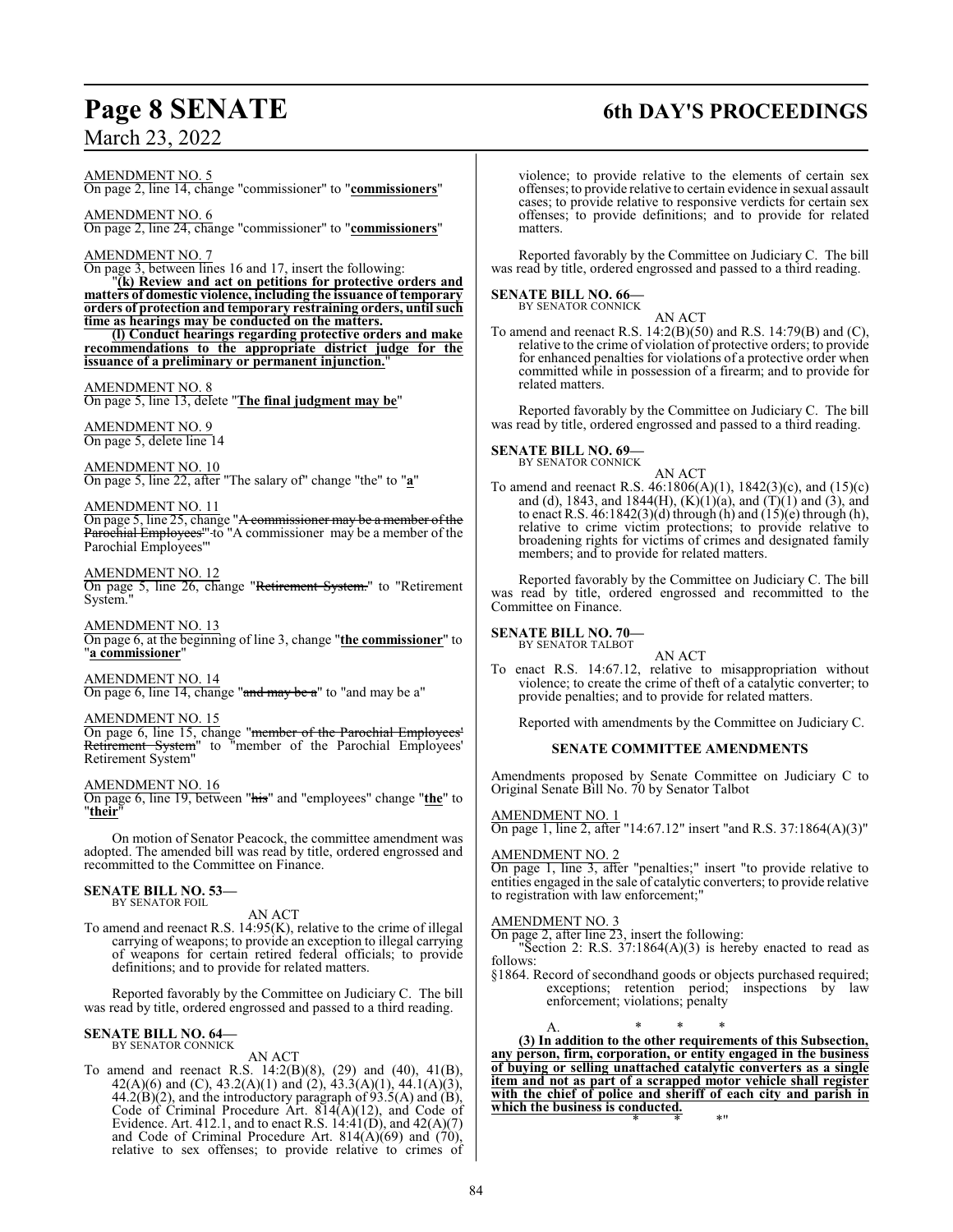# **6th DAY'S PROCEEDINGS Page 9 SENATE**

# March 23, 2022

On motion of Senator Foil, the committee amendment was adopted. The amended bill was read by title, ordered engrossed and passed to a third reading.

### **SENATE BILL NO. 102—** BY SENATOR FOIL

AN ACT

To amend and reenact Civil Code Arts. 250 and 256, relative to tutorship by nature; to provide for cotutorship; to provide that cotutors have equal authority to act alone or on behalf of the child; and to provide for related matters.

Reported with amendments by the Committee on Judiciary A.

### **SENATE COMMITTEE AMENDMENTS**

Amendments proposed by Senate Committee on Judiciary A to Original Senate Bill No. 102 by Senator Foil

### AMENDMENT NO. 1

On page 1, line 4, after "of the child;" insert "to provide for an effective date;'

### AMENDMENT NO. 2

On page 1, line 14, after "**alone**" add a comma "**,**" and delete "**or**"

AMENDMENT NO. 3 On page 2, line 10, after "**alone**" add a comma "**,**" and delete "**or**"

On motion of Senator Peacock, the committee amendment was adopted. The amended bill was read by title, ordered engrossed and passed to a third reading.

# **SENATE BILL NO. 103—** BY SENATOR FOIL

AN ACT

To amend and reenact R.S. 9:5605(A) relative to legal malpractice; to provide relative to filing and burden of proof required; and to provide for related matters.

Reported with amendments by the Committee on Judiciary A.

### **SENATE COMMITTEE AMENDMENTS**

Amendments proposed by Senate Committee on Judiciary A to Original Senate Bill No. 103 by Senator Foil

AMENDMENT NO. 1 On page 1, line 2, change "R.S. 9:5605(A)" to "R.S. 9:5605(A) and (B), and to enact R.S. 9:5605.2,"

### AMENDMENT NO. 2

On page 1, line 3, change "filing and" to "filing time periods; to provide relative to the" and change "required to" "; to provide relative to collectability of damages"

### AMENDMENT NO. 3

On page 1, line 5, change "R.S. 9:5605(A) is" to "R.S. 9:5605(A) and (B) are"

AMENDMENT NO. 4 On page 1, line 5, after "and reenacted" insert "and R.S. 9:5605.2 is hereby enacted"

AMENDMENT NO. 5 On page 1, line 14, after "omission," insert "**error,**"

AMENDMENT NO. 6 On page 1, at the end of line 15, at the end of the line, change ";." to ";"

AMENDMENT NO. 7 On page 1, delete line 16

### AMENDMENT NO. 8

On page 1, line 17, delete "of such discovery,

### AMENDMENT NO. 9

On page 2, line 5, between "**the party bringing**" and "**action**" change "**that**" to "**the**"

### AMENDMENT NO. 10

On page 2, at the beginning of line 7, change "That the" to "**The**"

AMENDMENT NO. 11 On page 2, at the end of line 7, change "**concluded**" to "**resulted**"

### AMENDMENT NO. 12

On page 2, line 9, between "**The value of**" and "**monetary**" change "**that**" to "**the**"

### AMENDMENT NO. 13

On page 2, between lines 10 and 11, insert the following:

"B. The provisions of this Section are remedial and apply to all causes of action without regard to the date when the alleged act, omission, or neglect occurred. However, with respect to any alleged act, omission, **error,** or neglect occurring prior to September 7, 1990, actions must, in all events, be filed in a court of competent jurisdiction and proper venue on or before September 7, 1993, without regard to the date of discovery of the alleged act, omission, **error,** or neglect. The one-year and three-year periods of limitation provided in Subsection A of this Section are peremptive periods within the meaning of Civil Code Article 3458 and, in accordance with Civil Code Article 3461, may not be renounced, interrupted, or suspended."

### AMENDMENT NO. 14

On page 2, after line  $\overline{11}$ , insert the following:

"**§5605.2 Collectability rule**

**In any action for damages by a client against an attorney, the client's recovery against the attorney shall be limited to the amount of damages which the attorney shows by a preponderance of the evidence would have been the maximum amount of damages that the client could have collected in the client's underlying action in which he was represented by the attorney.**

Section 2: The provisions of this Act are intended to legislatively overrule the holding that collectability of damages against the tortfeaser in an underlying lawsuit is not an affirmative defense to a legal malpractice action, as held in the Louisiana Supreme Court decision, *Ewing v. Westport Ins. Co., 315 So.3d 175 (La. 2020)*.

Section 3. This Act shall become effective on July 1, 2022."

On motion of Senator Peacock, the committee amendment was adopted. The amended bill was read by title, ordered engrossed and passed to a third reading.

### **SENATE BILL NO. 161—** BY SENATOR TALBOT

AN ACT

To amend and reenact R.S. 14:64.2(B), relative to the crime of carjacking; to increase the penalty for carjacking when committed with a firearm or other dangerous weapon; and to provide for related matters.

Reported favorably by the Committee on Judiciary C. The bill was read by title, ordered engrossed and passed to a third reading.

### **SENATE BILL NO. 214—** BY SENATOR LUNEAU

AN ACT To amend and reenact Code of Civil Procedure Art. 1435, relative to depositions taken in other states; to provide for depositions of out-of-state claims adjusters; and to provide for related matters.

Reported with amendments by the Committee on Judiciary A.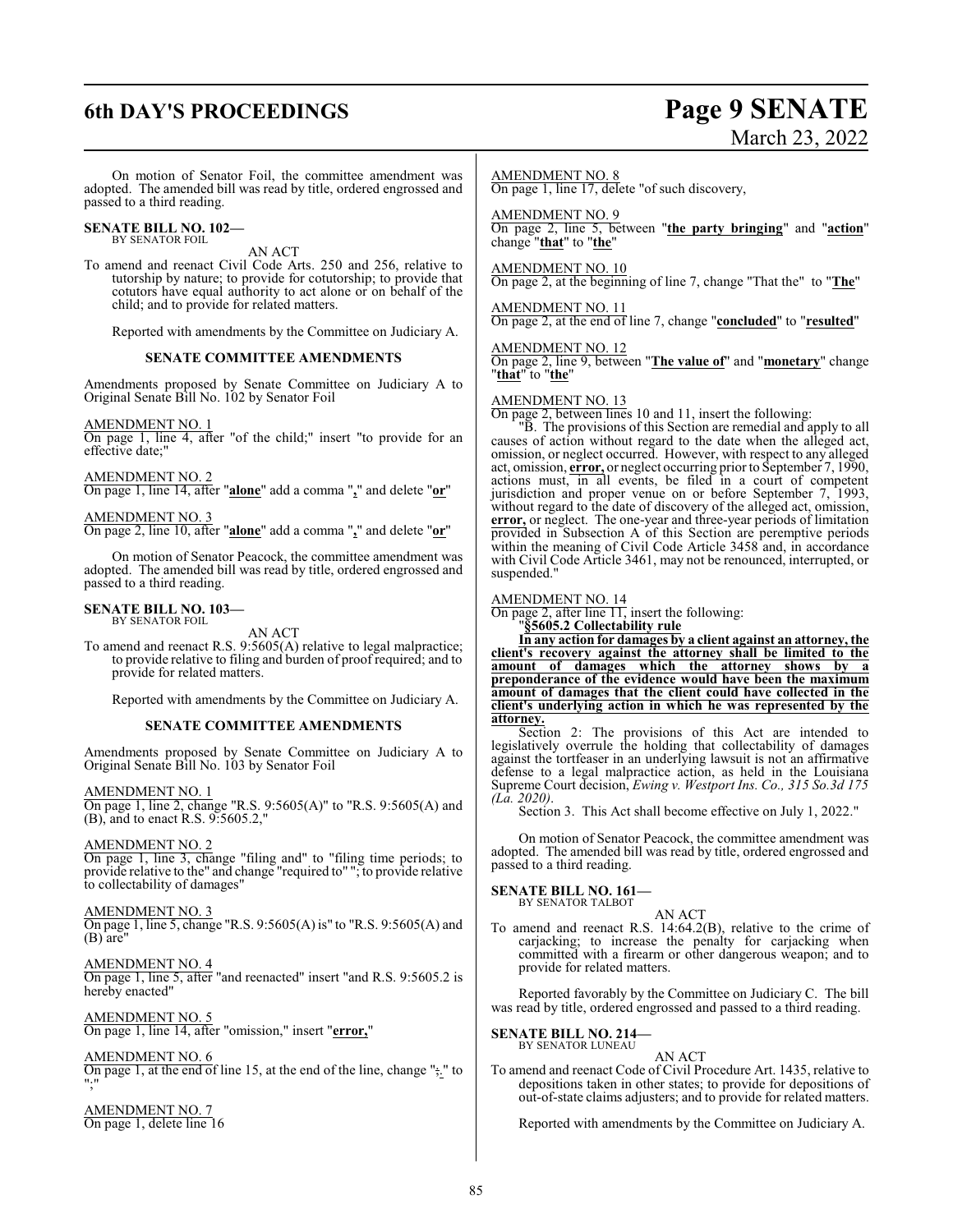# **Page 10 SENATE 6th DAY'S PROCEEDINGS**

# March 23, 2022

### **SENATE COMMITTEE AMENDMENTS**

Amendments proposed by Senate Committee on Judiciary A to Original Senate Bill No. 214 by Senator Luneau

### AMENDMENT NO. 1

On page 1, line 2, after "depositions", delete the rest of the line

### AMENDMENT NO. 2

On page 1, delete lines 3 and 4, and insert the following: "and trial testimony of certain insurance claims adjusters; to require certain outof-state insurance claims adjusters to appear and offer testimony; to provide for venue; to provide for definitions; and to provide for related matters.

### AMENDMENT NO. 3

On page 1, line 9, after "jurisdiction", delete the rest of the line, and insert "**; exceptions; out-of-state insurance claims adjusters**"

### AMENDMENT NO. 4

On page 1, delete lines 15 through 17, and insert the following:

"**B.(1) Notwithstanding any other provision of law to the contrary, an insurance claims adjuster who is not a resident of Louisiana but who has made a physical appearance in the state in order to adjust an insurance claim which is the subject of a civil suit shall be required to appear in person in the parish or venue in which the civil suit is pending and to testify at a pretrial deposition or at the trial on the merits.**

**(2) For purposes of this Subsection, "insurance claims adjuster" shall have the same meaning as "adjuster" as defined in R.S. 22:1661.**"

On motion of Senator Peacock, the committee amendment was adopted. The amended bill was read by title, ordered engrossed and passed to a third reading.

### **SENATE BILL NO. 363—** BY SENATOR FOIL

AN ACT

To amend and reenact R.S. 6:333(B) and to enact Code of Civil Procedure Art. 2336.1, relative to the judicial sale of property; to provide for the determination or superior encumbrances or privileges; to provide for issuance of a subpoena duces tecum upon the owner or servicer of an obligation secured by a superior encumbrance; and to provide for related matters.

Reported with amendments by the Committee on Judiciary A.

### **SENATE COMMITTEE AMENDMENTS**

Amendments proposed by Senate Committee on Judiciary A to Original Senate Bill No. 363 by Senator Foil

### AMENDMENT NO. 1

On page 1, change "**subpoena**" to "**subpoena duces tecum**"

### AMENDMENT NO. 2

On page 2, line 2, after "**at least**", change "**seven**" to "**fourteen**"

### AMENDMENT NO. 3

On page 2, line 5, after, "**office of the seizing creditor or its attorney.**", insert the following: "**If the owner or servicer of the superior encumbrance has a registered agent for service of process in the state, service of process shall be made by one of following methods:**

**(1) The subpoena shall be served on the registered agent by the sheriff.**

**(2) If service is made through certified mail or overnight courier, the envelope shall be directed to the attention of the registered agent.**"

### AMENDMENT NO. 4

On page 2, line 7, change "**subpoena**" to "**subpoena duces tecum**" and after "**at least**", change "**seven**" to "**fourteen**"

AMENDMENT NO. 5

On page 2, line 16, change "**subpoena**" to "**subpoena duces tecum**"

AMENDMENT NO. 6

On page 2, line 18, after "**either in**" delete "**the manner required for other subpoenas**" and insert "**in accordance with the procedure for subpoenas in Chapter 1 of Title III of Book II of this Code**

AMENDMENT NO. 7

On page 2, line 20, change "**subpoena**" to "**subpoena duces tecum**"

AMENDMENT NO. 8 On page 2, line 25, delete"**The**", and insert "**If there is more than one superior encumbrance, the**"

AMENDMENT NO. 9

On page 2, line 28, change "**seven**" to "**fourteen**"

### AMENDMENT NO. 10

On page 2, line 29, after "**response is due.**", insert the following: "**If the owner or servicer of the superior encumbrance has a registered agent for service of process in the state, service of process shall be made by one of following methods:**

**(1) The subpoena shall be served on the registered agent by the sheriff.**

**(2) If service is made through certified mail or overnight courier, the envelope shall be directed to the attention of the registered agent.**"

### AMENDMENT NO. 11

On page 3, line 3, change "**subpoena**" to "**subpoena duces tecum**"

AMENDMENT NO. 12 On page 3, line 4, change "**subpoena**" to "**subpoena duces tecum**"

AMENDMENT NO. 13 On page 3, line 7, change "**subpoena**" to "**subpoena duces tecum**"

### AMENDMENT NO. 14

On page 3, between lines 10 and 11, insert the following:

"**H. If the owner or servicer of the superior encumbrance is a bank as defined inLa. R.S. 6:333(A)(2) or an affiliate as defined in La. R.S. 6:333(A)(1), then it will be entitled to charge a reasonable fee, not to exceed twenty-five dollars, for each time that information is requested or updates of information provided. The fee will be payable only after the requested information has been provided to the person requesting the information, which fees shall be taxed as costs.**"

AMENDMENT NO. 15

On page 3, line 15, strike through "Article" and insert "**Articles 2336, 2336.1, and**"

On motion of Senator Peacock, the committee amendment was adopted. The amended bill was read by title, ordered engrossed and passed to a third reading.

### **SENATE BILL NO. 373—**

BY SENATOR PEACOCK

AN ACT To amend and reenact R.S. 13:3049(B)(2)(a) and 3106, and to repeal R.S. 13:3049.1 and 3105, relative to juror compensation; to provide for the compensation rate of jurors for attendance and mileage; to remove exceptions; and to provide for related matters.

Reported by substitute by the Committee on Judiciary A. The bill was read by title; the committee substitute bill was read.

### **SENATE BILL NO. —(Substitute of Senate Bill No. 373 by Senator Peacock)** BY SENATOR PEACOCK

AN ACT

To amend and reenact R.S. 13:3049.1(B) and 3105(A), relative to juror compensation; to provide for the compensation rate of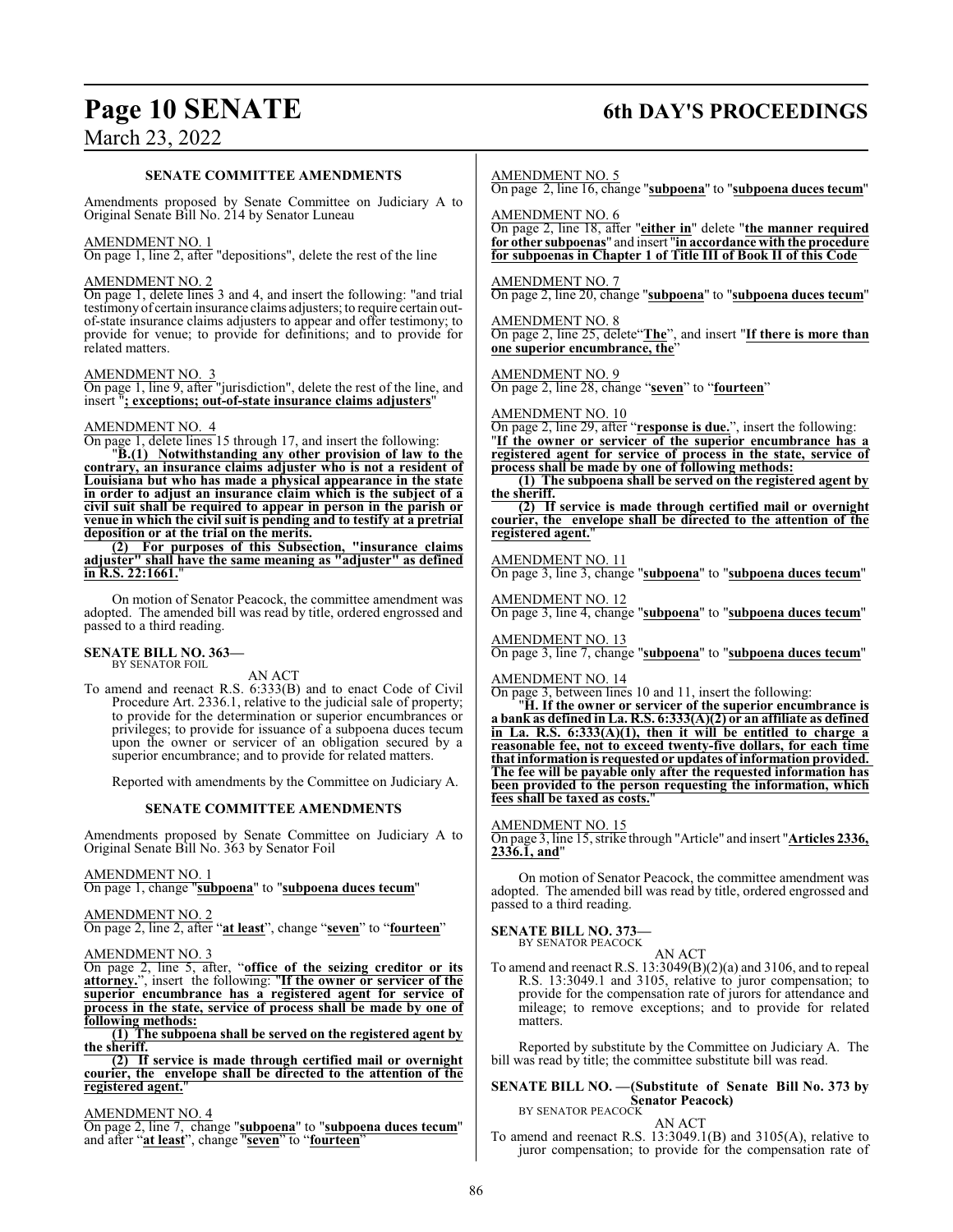jurors for attendance in court; to provide relative to an allowance for mileage; to provide for an effective date; and to provide for related matters.

Be it enacted by the Legislature of Louisiana:

Section 1. R.S. 13:3049(B)(2)(a) and 3106 are hereby amended and reenacted to read as follows:

§3049. Cash deposit; bond; duty to attend; compensation; procedure; filing fees

\* \* \* B.(1)(a)  $*$  \*  $(2)(a)$  Except as provided by special law, the **The** jurors in civil

cases who attend may demand and receive fifty dollars for each day of attendance in court and an amount equal to the rate in effect for state officials for each mile necessarily traveled in going to and returning from the courthouse. Only one charge shall be made for mileage each way. At the time of posting bond, the party praying for the jury shall pay to the clerk of court the sum of one hundred and fifty dollars as jury filing fees. In addition, prior to the commencement of the trial, the party praying for the jury shall post a bond pursuant to Code of Civil Procedure Article 1734 or deposit the amount ordered by the court pursuant to Code of Civil Procedure Article 1734.1. If the trial exceeds the estimated number of days, the party praying for the jury shall post an additional bond or make an additional deposit as ordered by the court. However, no party praying for a jury trial under the provisions of this Subsection shall be required to pay any costs or advance deposit imposed under the provisions of this Subsection if such has been waived or an order is rendered, pursuant to Chapter 5 of Title I of Book IX of the Code of Civil Procedure, permitting the applicant to litigate or continue to litigate without payment of such costs or furnishing security therefor. \* \* \*

§3106. Provisions applicable to Orleans Parish

The provisions ofR.S. 13:3041, 3042, 3042.1, 3050, 3051, 3052, 3055, and 3056 shall apply to all parishes of the state, including Orleans Parish. The provisions of R.S. 13:3043 through 3046, both inclusive, 3048, <del>3049,</del> 3053 and 3054, shall have no application to Orleans Parish.

Section 2. R.S. 13:3049.1 and 3105 are hereby repealed.

Section 3. This Act shall become effective upon signature by the governor or, if not signed by the governor, upon expiration of the time for bills to become law without signature by the governor, as provided in Article III, Section 18 of the Constitution of Louisiana. If vetoed by the governor and subsequently approved by the legislature, this Act shall become effective on the day following such approval.

Onmotion ofSenator Peacock, the committee substitute bill was adopted and becomes Senate Bill No. 398 by Senator Peacock, substitute for Senate Bill No. 373 by Senator Peacock.

### **SENATE BILL NO. 398— (Substitute of Senate Bill No. 373 by Senator Peacock)**

BY SENATOR PEACOCK AN ACT

To amend and reenact R.S. 13:3049.1(B) and 3105(A), relative to juror compensation; to provide for the compensation rate of jurors for attendance in court; to provide relative to an allowance for mileage; to provide for an effective date; and to provide for related matters.

The bill was read by title and placed on the Calendar for a second reading.

### **Senate Bills and Joint Resolutions on Third Reading and Final Passage**

**SENATE BILL NO. 3—** BY SENATOR ALLAIN

### AN ACT

To amend and reenact R.S. 49:214.36(J) and (O)(2), relative to the Coastal Zone Management Program; to provide for the reimbursement of costs; to provide for distribution of monies collected; to provide for the use of funds; and to provide for related matters.

The bill was read by title. Senator Allain moved the final passage of the bill.

### **ROLL CALL**

The roll was called with the following result:

|--|

| Mr. President |               |          |
|---------------|---------------|----------|
|               | Henry         | Peterson |
| Allain        | Jackson       | Pope     |
| Barrow        | Lambert       | Price    |
| Bernard       | Luneau        | Reese    |
| Boudreaux     | McMath        | Smith    |
| Cathey        | Milligan      | Stine    |
| Cloud         | Mills, F.     | Talbot   |
| Connick       | Mills, R.     | Ward     |
| Fesi          | Mizell        | White    |
| Fields        | Morris        | Womack   |
| Foil          | Peacock       |          |
| Total - 32    |               |          |
|               | <b>NAYS</b>   |          |
| Total - 0     |               |          |
|               | <b>ABSENT</b> |          |
| Abraham       | Harris        | Tarver   |
| Bouie         | Hensgens      |          |
| Carter        | Hewitt        |          |
|               |               |          |

Total - 7

The Chair declared the bill was passed and ordered it sent to the House. Senator Allain moved to reconsider the vote by which the bill was passed and laid the motion on the table.

# **SENATE BILL NO. 12—** BY SENATOR REESE

AN ACT To amend and reenact R.S.  $51:3121(C)(3)(a)$ , relative to the Competitive Projects Payroll Incentive Program; to extend the termination date of the program; and to provide for related matters.

The bill was read by title. Senator Reese moved the final passage of the bill.

### **ROLL CALL**

The roll was called with the following result:

### YEAS

| Mr. President | Henry         | Pope   |
|---------------|---------------|--------|
| Allain        | Jackson       | Price  |
| Barrow        | Lambert       | Reese  |
| Bernard       | Luneau        | Smith  |
| Boudreaux     | McMath        | Stine  |
| Cathey        | Milligan      | Talbot |
| Cloud         | Mills, F.     | Ward   |
| Connick       | Mills, R.     | White  |
|               |               |        |
| Fesi          | Mizell        | Womack |
| Fields        | Morris        |        |
| Foil          | Peacock       |        |
| Total $-31$   |               |        |
|               | <b>NAYS</b>   |        |
| Total - 0     |               |        |
|               | <b>ABSENT</b> |        |
| .             | $-$           |        |

Abraham Harris Peterson<br>Bouie Hensgens Tarver

### **ENT**

Hensgens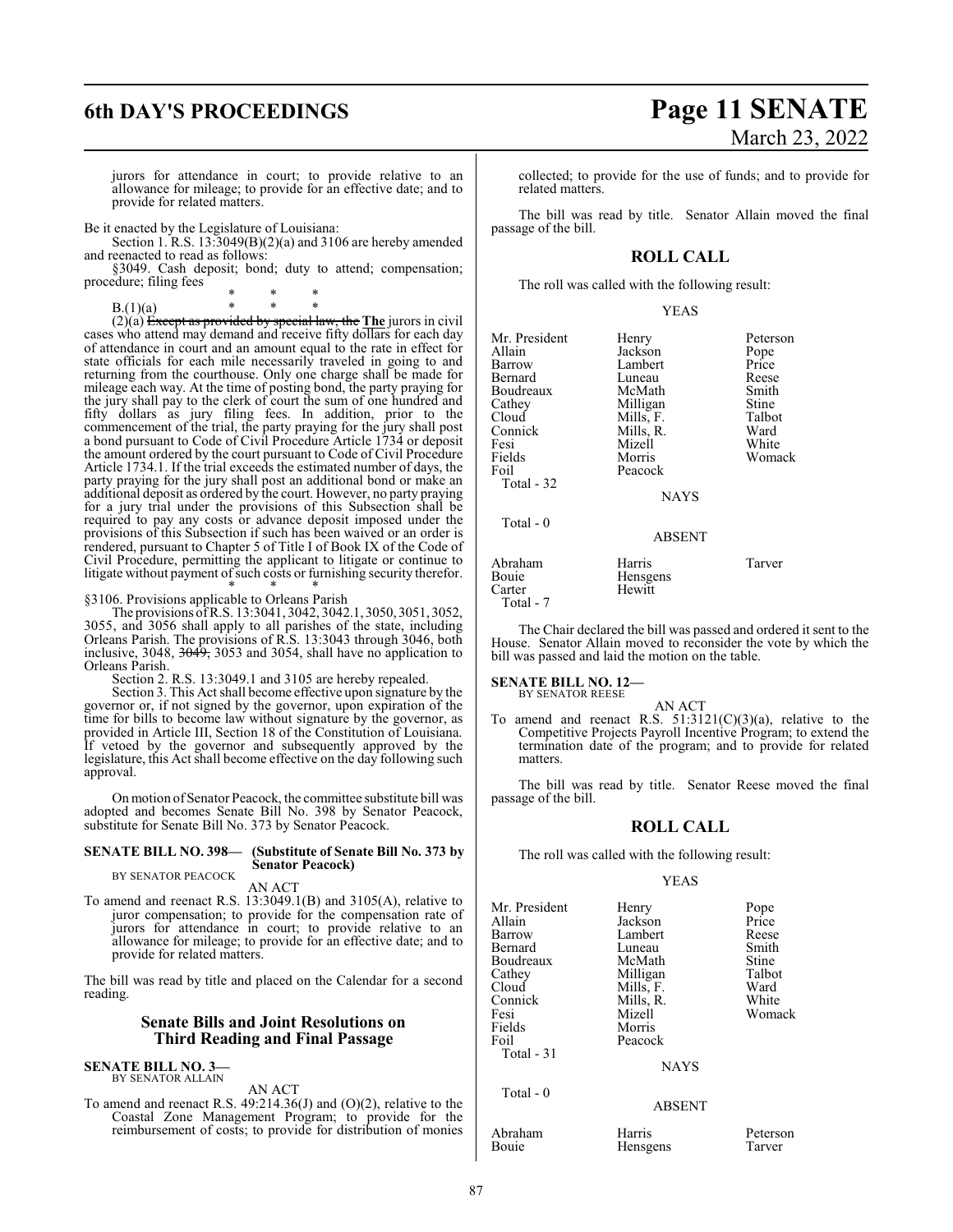Carter Hewitt

Total - 8

The Chair declared the bill was passed and ordered it sent to the House. Senator Reese moved to reconsider the vote by which the bill was passed and laid the motion on the table.

### **SENATE BILL NO. 23—** BY SENATOR ALLAIN

AN ACT

To amend and reenact R.S. 30:86(C) and (E)(7) and to enact R.S. 30:86(D)(11), relative to the Oilfield Site Restoration Fund; to provide for the deposit of monies into the fund; to provide for technical changes; to provide for an effective date; and to provide for related matters.

The bill was read by title. Senator Allain moved the final passage of the bill.

### **ROLL CALL**

The roll was called with the following result:

### YEAS

| Mr. President<br>Allain<br>Barrow<br>Bernard<br>Boudreaux<br>Cathey<br>Cloud<br>Connick<br>Fesi<br>Fields<br>Foil<br>Total $-33$ | Henry<br>Hewitt<br>Jackson<br>Lambert<br>Luneau<br>McMath<br>Milligan<br>Mills, F.<br>Mills, R.<br>Mizell<br>Morris | Peacock<br>Peterson<br>Pope<br>Price<br>Reese<br>Smith<br>Stine<br>Talbot<br>Ward<br>White<br>Womack |
|----------------------------------------------------------------------------------------------------------------------------------|---------------------------------------------------------------------------------------------------------------------|------------------------------------------------------------------------------------------------------|
|                                                                                                                                  | <b>NAYS</b>                                                                                                         |                                                                                                      |
| Total - 0                                                                                                                        | <b>ABSENT</b>                                                                                                       |                                                                                                      |

| Abraham   | Carter | <b>H</b> ensgens |
|-----------|--------|------------------|
| Bouie     | Harris | Tarver           |
| Total - 6 |        |                  |

The Chair declared the bill was passed and ordered it sent to the House. Senator Allain moved to reconsider the vote by which the bill was passed and laid the motion on the table.

### **SENATE BILL NO. 28—** BY SENATOR ALLAIN

AN ACT

To amend and reenact R.S.  $47:201.2(C)(3)(b)(iv)$  and (v), relative to state partnership audit adjustments; to provide for the calculation methodology for distributive shares reported to tiered partners; and to provide for related matters.

### **Floor Amendments**

Senator Fred Mills sent up floor amendments.

### **SENATE FLOOR AMENDMENTS**

Amendments proposed by Senator Fred Mills on behalf of the Legislative Bureau to Engrossed Senate Bill No. 28 by Senator Allain

### AMENDMENT NO. 1

On page 2, line 19, change "**Subitems (aa) and (bb) of Item (iv) of this Subparagraph**" to "**Subitems (iv)(aa) and (bb) of this Subparagraph**"

# **Page 12 SENATE 6th DAY'S PROCEEDINGS**

### AMENDMENT NO. 2

On page 2, lines 20 through 21, change "**Subitem (cc) of Item (iv) of this Subparagraph**" to "**Subitem(iv)(cc) of this Subparagraph**"

On motion of Senator Fred Mills, the amendments were adopted.

The bill was read by title. Senator Allain moved the final passage of the amended bill.

### **ROLL CALL**

The roll was called with the following result:

### YEAS

| Mr. President<br>Allain<br>Barrow<br>Bernard<br>Boudreaux<br>Cathey<br>Cloud<br>Connick<br>Fesi<br>Fields<br>Foil | Henry<br>Hewitt<br>Jackson<br>Lambert<br>Luneau<br>McMath<br>Milligan<br>Mills, F.<br>Mills, R.<br>Mizell<br>Morris | Peacock<br>Peterson<br>Pope<br>Price<br>Reese<br>Smith<br>Stine<br>Talbot<br>Ward<br>White<br>Womack |
|-------------------------------------------------------------------------------------------------------------------|---------------------------------------------------------------------------------------------------------------------|------------------------------------------------------------------------------------------------------|
| Total $-33$                                                                                                       |                                                                                                                     |                                                                                                      |
|                                                                                                                   | <b>NAYS</b>                                                                                                         |                                                                                                      |
| Total $-0$                                                                                                        | <b>ABSENT</b>                                                                                                       |                                                                                                      |
| Abraham<br>Bouie<br>Total - 6                                                                                     | Carter<br>Harris                                                                                                    | Hensgens<br>Tarver                                                                                   |

The Chair declared the amended bill was passed, ordered reengrossed and sent to the House. Senator Allain moved to reconsider the vote by which the bill was passed and laid the motion on the table.

### **SENATE BILL NO. 41—**

BY SENATOR REESE

AN ACT To amend and reenact R.S. 51:2461, relative to the Louisiana Quality Jobs Program Act; to provide for an extension of the program application deadline; and to provide for related matters.

The bill was read by title. Senator Reese moved the final passage of the bill.

### **ROLL CALL**

The roll was called with the following result:

### YEAS

| Mr. President | Henry     | Peacock  |
|---------------|-----------|----------|
| Allain        | Hewitt    | Peterson |
| Barrow        | Jackson   | Pope     |
| Bernard       | Lambert   | Price    |
| Boudreaux     | Luneau    | Reese    |
| Cathey        | McMath    | Smith    |
| Cloud         | Milligan  | Stine    |
| Connick       | Mills, F. | Talbot   |
| Fesi          | Mills, R. | Ward     |
| Fields        | Mizell    | White    |
| Foil          | Morris    | Womack   |
| Total $-33$   |           |          |
|               | NAYS      |          |

Total - 0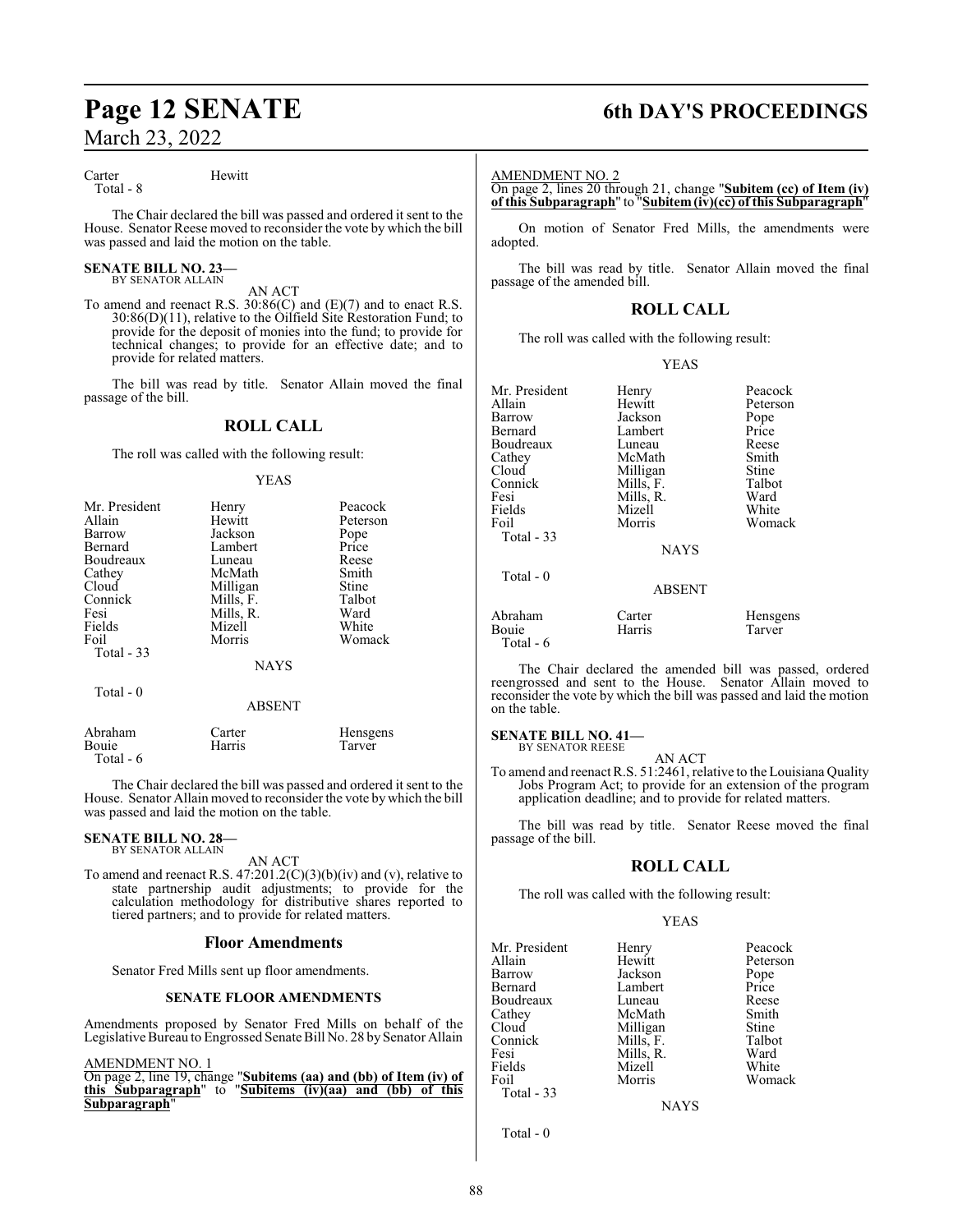### ABSENT

| Abraham                 |  |
|-------------------------|--|
| $D_{\alpha\alpha\beta}$ |  |

Total - 6

Carter Hensgens<br>
Harris Tarver Bouie Harris Tarver

The Chair declared the bill was passed and ordered it sent to the House. Senator Reese moved to reconsider the vote by which the bill was passed and laid the motion on the table.

**SENATE BILL NO. 54—** BY SENATOR ALLAIN

AN ACT

To amend and reenact R.S. 47:103(D), relative to income tax return filing extensions; to provide for an automatic filing extension for certain income tax returns; to provide for conditions and applicability; and to provide for related matters.

On motion of Senator Allain, the bill was read by title and returned to the Calendar, subject to call.

**SENATE BILL NO. 85—**<br>BY SENATORS CORTEZ, ALLAIN, MCMATH, MORRIS, SMITH AND WARD AN ACT

To enact Subpart KK of Part 1 of Chapter 1 of Subtitle II of Title 47 of the Louisiana Revised Statutes of 1950, to be comprised of R.S. 47:120.181, relative to individual income tax refund checkoff donations; to authorize a refund checkoff donation for Maddie's Footprints; to provide relative to the expiration of the checkoff donation; and to provide for related matters.

The bill was read by title. Senator McMath moved the final passage of the bill.

### **ROLL CALL**

The roll was called with the following result:

### YEAS

| Henry<br>Hewitt<br>Jackson<br>Lambert<br>Luneau<br>McMath<br>Milligan<br>Mills, F.<br>Mills, R.<br>Mizell<br>Morris | Peacock<br>Peterson<br>Pope<br>Price<br>Reese<br>Smith<br>Stine<br>Talbot<br>Ward<br>White<br>Womack |
|---------------------------------------------------------------------------------------------------------------------|------------------------------------------------------------------------------------------------------|
|                                                                                                                     |                                                                                                      |
|                                                                                                                     | <b>NAYS</b><br>ABSENT                                                                                |

| Abraham   | Carter | <b>H</b> ensgens |
|-----------|--------|------------------|
| Bouie     | Harris | Tarver           |
| Total - 6 |        |                  |

The Chair declared the bill was passed and ordered it sent to the House. Senator McMath moved to reconsider the vote by which the bill was passed and laid the motion on the table.

# **SENATE BILL NO. 172—** BY SENATOR REESE

AN ACT

To amend and reenact R.S. 39:1405.4(A) and (E), and to repeal R.S. 39:1405.4(H), relative to the costs of issuance and reporting requirements for bonds approved or sold by the State Bond Commission; to remove penalty provisions; to provide for an effective date; and to provide for related matters.

# **6th DAY'S PROCEEDINGS Page 13 SENATE** March 23, 2022

### **Floor Amendments**

Senator Fred Mills sent up floor amendments.

### **SENATE FLOOR AMENDMENTS**

Amendments proposed by Senator Fred Mills on behalf of the Legislative Bureau to Engrossed Senate Bill No. 172 by Senator Reese

AMENDMENT NO. 1 On page 2, line 14, change "2002" to "2022"

On motion of Senator Fred Mills, the amendments were adopted.

The bill was read by title. Senator Reese moved the final passage of the amended bill.

### **ROLL CALL**

The roll was called with the following result:

### YEAS

| Mr. President<br>Allain<br>Barrow<br>Bernard<br>Boudreaux<br>Cathey<br>Cloud<br>Connick<br>Fesi<br>Fields<br>Foil<br>Total - 33 | Henry<br>Hewitt<br>Jackson<br>Lambert<br>Luneau<br>McMath<br>Milligan<br>Mills, F.<br>Mills, R.<br>Mizell<br>Morris<br><b>NAYS</b> | Peacock<br>Peterson<br>Pope<br>Price<br>Reese<br>Smith<br>Stine<br>Talbot<br>Ward<br>White<br>Womack |
|---------------------------------------------------------------------------------------------------------------------------------|------------------------------------------------------------------------------------------------------------------------------------|------------------------------------------------------------------------------------------------------|
| Total - 0                                                                                                                       | <b>ABSENT</b>                                                                                                                      |                                                                                                      |
| Abraham<br>Bouie<br>Total - 6                                                                                                   | Carter<br>Harris                                                                                                                   | Hensgens<br>Tarver                                                                                   |

The Chair declared the amended bill was passed, ordered

reengrossed and sent to the House. Senator Reese moved to reconsider the vote by which the bill was passed and laid the motion on the table.

### **SENATE BILL NO. 371—** BY SENATOR HARRIS

### AN ACT

To enact Subpart DDD of Part I of Chapter 1 of Subtitle II of Title 47 of the Louisiana Revised Statutes of 1950, to be comprised of R.S. 47:120.371, relative to state individual income tax refund checkoffs for certain donations; to provide for a method for individuals to donate all or a portion of any individual income tax refund due to them to the University of New Orleans Foundation; to provide for the administration and disbursement of donated monies; to provide for reporting; to provide for applicability; and to provide for related matters.

The bill was read by title. Senator Talbot moved the final passage of the bill.

### **ROLL CALL**

The roll was called with the following result:

### YEAS

Mr. President Henry Peacock

89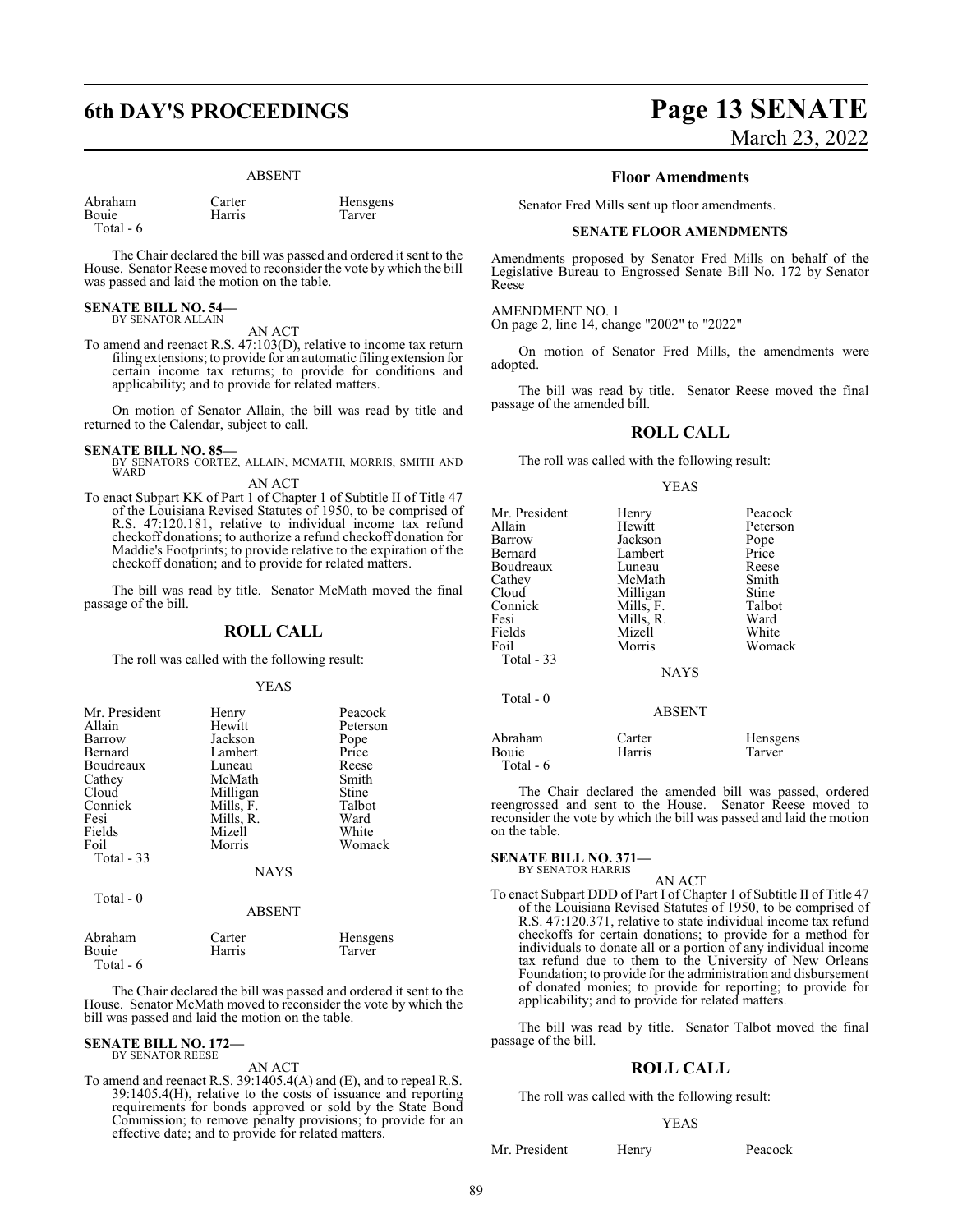| Allain     | Hewitt    | Peterson |
|------------|-----------|----------|
| Barrow     | Jackson   | Pope     |
| Bernard    | Lambert   | Price    |
| Boudreaux  | Luneau    | Reese    |
| Cathey     | McMath    | Smith    |
| Cloud      | Milligan  | Stine    |
| Connick    | Mills, F. | Talbot   |
| Fesi       | Mills, R. | Ward     |
| Fields     | Mizell    | White    |
| Foil       | Morris    | Womack   |
| Total - 33 |           |          |
|            | NAYS      |          |
| Total - 0  |           |          |
|            | ABSENT    |          |

| Abraham   | Carter | Hensgens |
|-----------|--------|----------|
| Bouie     | Harris | Tarver   |
| Total - 6 |        |          |

The Chair declared the bill was passed and ordered it sent to the House. Senator Talbot moved to reconsider the vote by which the bill was passed and laid the motion on the table.

### **Senate Bills and Joint Resolutions on Third Reading and Final Passage, Subject to Call**

### **Called from the Calendar**

Senator Cloud asked that Senate Bill No. 313 be called from the Calendar.

### **SENATE BILL NO. 313—** BY SENATOR CLOUD

AN ACT

To enact R.S. 33:441(D), relative to Mayor's court; to provide relative to training requirements for mayors and magistrates; to provide relative to verification of training; to provide relative to continuing education; and to provide for related matters.

The bill was read by title. Senator Cloud moved the final passage of the bill.

### **ROLL CALL**

The roll was called with the following result:

### YEAS

| Mr. President | Henry     | Peacock       |
|---------------|-----------|---------------|
| Allain        | Hewitt    | Peterson      |
| Barrow        | Jackson   |               |
| Bernard       | Lambert   | Pope<br>Price |
| Boudreaux     | Luneau    | Reese         |
| Cathey        | McMath    | Smith         |
| Cloud         | Milligan  | Stine         |
| Connick       | Mills, F. | Talbot        |
| Fesi          | Mills, R. | Ward          |
| Fields        | Mizell    | White         |
| Foil          | Morris    | Womack        |
| Total $-33$   |           |               |
|               | NAYS      |               |

Total - 6

Total - 0

Abraham Carter Hensgens Bouie Harris Tarver

ABSENT

# **Page 14 SENATE 6th DAY'S PROCEEDINGS**

The Chair declared the bill was passed and ordered it sent to the House. Senator Cloud moved to reconsider the vote bywhich the bill was passed and laid the motion on the table.

### **Rules Suspended**

Senator Pope asked for and obtained a suspension of the rules to revert to the Morning Hour.

### **Introduction of Senate Bills and Joint Resolutions**

### **SENATE BILL NO. 399—** BY SENATOR FIELDS

AN ACT

To authorize and provide for the transfer of certain state property; to authorize the transfer of certain state property in East Baton RougeParish; to provide for the property description; to provide for reservation of mineral rights; to provide terms and conditions; to provide an effective date; and to provide for related matters.

The bill was read by title and placed on the Calendar for a second reading.

### **SENATE BILL NO. 400—**

BY SENATORS FIELDS AND FOIL

- AN ACT
- To amend and reenact R.S. 3:2804, the introductory paragraph of 2805(A) and (B), and 2815, R.S. 11:1302(A)(3), R.S. 17:3399.18(B)(9), R.S. 22:2171(C)(21), R.S. 27:11(D), R.S. 29:726.5(B)(5), R.S. 32:267(A) and (B)(1)(b), 692(A)(2), and 863.2(F)(2), R.S. 33:2341, 2344(C), and 2345(H), R.S. 36:3(4), the introductory paragraph of  $405(A)(1)$  and  $(2)$  and  $(B)$ , and 407(B) and (C), R.S. 37:36(E)(1)(x), R.S. 40:1005(A)(8), 1312.27, 1379.1(A), (C), (D), (I), (J), (L), and (M), 1379.1.2(A) and the introductory paragraph of  $(C)$ , 1386, 1392 $(C)(2)(a)$ ,  $2019(C)(4)$ ,  $2024.3(A)(7)$ ,  $2403(B)(1)(e)$ , and  $2531(B)(7)$ , R.S.  $46:2166(A)(10)$ , and R.S.  $49:219.2(B)(1)(a)(iii)$ ,  $219.5(B)(5)$ , and  $220.26(F)$ , and to enact R.S.  $36:407(D)$ , relative to the Department of Public Safety and Corrections, public safety services; to provide for the appointment of the deputy secretary; to provide for the appointment of the superintendent of state police; to provide for qualification of the superintendent; to provide for definitions; to provide for the appointment of the deputy secretaryto various boards, commissions, task forces and advisory groups; and to provide for related matters.

The bill was read by title and placed on the Calendar for a second reading.

### **Introduction of Senate Concurrent Resolutions**

## **SENATE CONCURRENT RESOLUTION NO. 13—** BY SENATOR LAMBERT A CONCURRENT RESOLUTION

To urge and request the Department of Environmental Quality to study and make recommendations for strategies to increase the recycling of plastic containers.

The resolution was read by title and placed on the Calendar for a second reading.

### **SENATE CONCURRENT RESOLUTION NO. 14—**

### BY SENATOR FOIL A CONCURRENT RESOLUTION

To establish the Cybersecurity Redhibition Task Force and to recognize the task force as the unified and coordinated body of information technology and security professionals from various branches of federal and state government to consider creating a distinct cause of action for state agencies that respond to cyber incidents as part of the state's emergency support function to recover qualifying expenses from managed service providers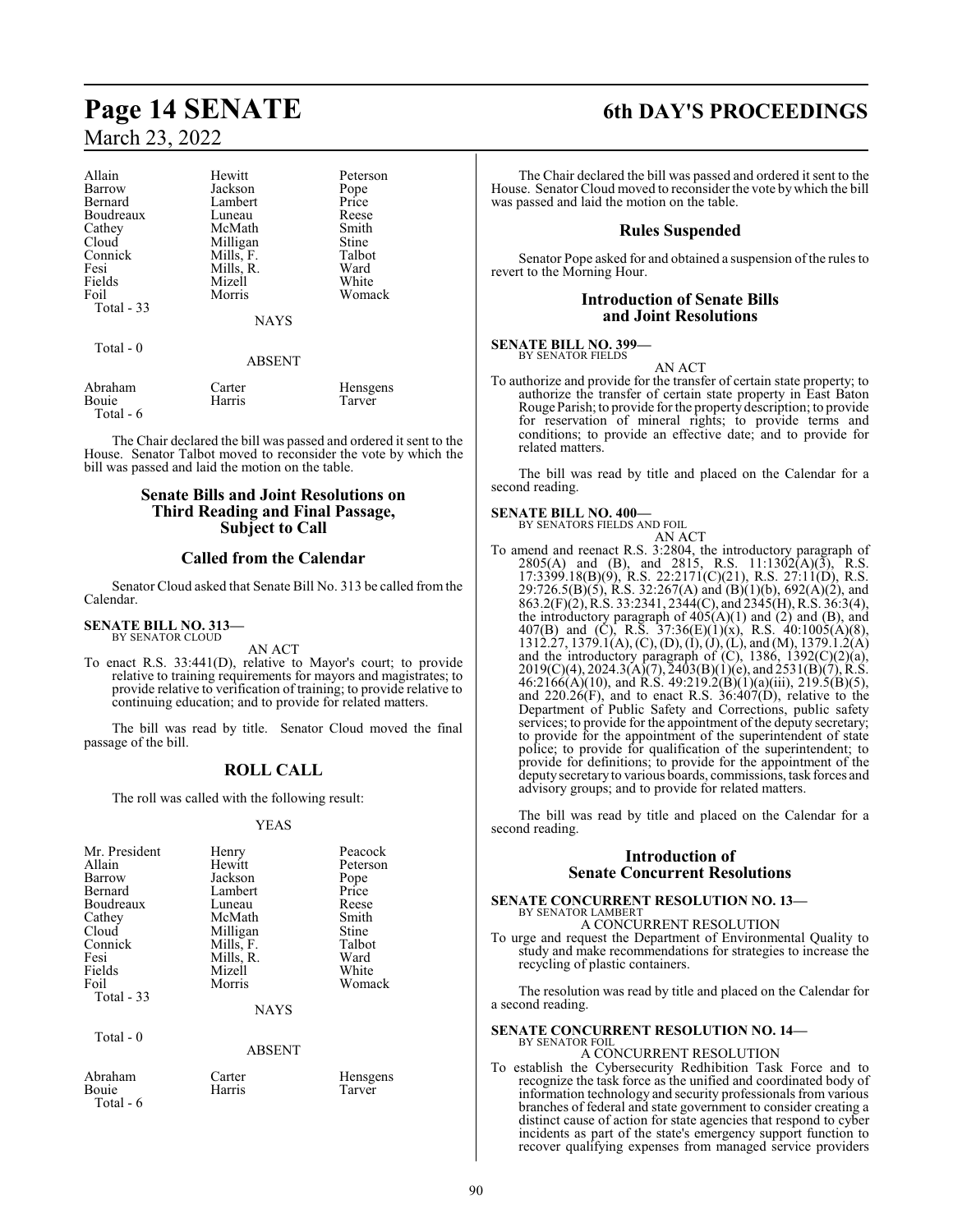# **6th DAY'S PROCEEDINGS Page 15 SENATE**

# March 23, 2022

and managed security service providers servicing public bodies and critical infrastructure whose actions or omissions contributed to the cyber incident.

The resolution was read by title and placed on the Calendar for a second reading.

### **Senate Resolutions on Second Reading, Subject to Call**

### **Called from the Calendar**

Senator Henry asked that Senate Resolution No. 11 be called from the Calendar.

### **SENATE RESOLUTION NO. 11—** BY SENATOR HENRY

A RESOLUTION

To designate Wednesday, April 13, 2022, as Children's Advocacy Centers (CACs) Day in Louisiana.

On motion of Senator Henry, the resolution was adopted.

### **Message from the House**

### **ASKING CONCURRENCE IN HOUSE BILLS AND JOINT RESOLUTIONS**

### March 23, 2022

To the Honorable President and Members of the Senate:

I am directed to inform your honorable body that the House of Representatives has finally passed and asks your concurrence in the following House Bills and Joint Resolutions:

| HB No. 44  | HB No. 64  | HB No. 162 |
|------------|------------|------------|
| HB No. 174 | HB No. 200 | HB No. 322 |
| HB No. 371 | HB No. 378 | HB No. 528 |

Respectfully submitted, MICHELLE D. FONTENOT Clerk of the House of Representatives

### **House Bills and Joint Resolutions on First Reading**

**HOUSE BILL NO. 44—**

BY REPRESENTATIVE GREGORY MILLER AN ACT

To amend and reenact R.S. 49:193(B)(10) and to enact R.S.  $49:193(B)(11)$ , relative to the sunset law; to add certain reports and related information to the list of required information to be provided to the legislative committees; and to provide for related matters.

The bill was read by title and placed on the Calendar for a second reading.

### **HOUSE BILL NO. 64—** BY REPRESENTATIVE LANDRY

AN ACT

To amend and reenact Children's Code Articles 323(2)(a), 324(B), and 1103(3), Code of Criminal Procedure Article 571.1, and R.S.  $15:440.2(C)(1)$ , relative to the definition of a child; to provide in certain contexts that a child is a person under the age of eighteen years; to provide for definitions; to provide for the videotaping of statements; to provide for time limitations for certain sex offenses; and to provide for related matters.

The bill was read by title and placed on the Calendar for a second reading.

### **HOUSE BILL NO. 162—**

BY REPRESENTATIVE MARINO AN ACT

To amend and reenact Code of Criminal Procedure Article 983(H) and (I), to enact Code of Criminal Procedure Article 983(J) and (K), and to repeal Code of Criminal Procedure Article  $983(F)(4)$ , relative to expungement of records; to provide relative to the fees for expungement of a record; to provide for exemptions of fees in certain expungement cases; and to provide for related matters.

The bill was read by title and placed on the Calendar for a second reading.

### **HOUSE BILL NO. 174—**

BY REPRESENTATIVE GREEN AN ACT

To amend and reenact R.S. 40:1472.3(E)(3)(b), relative to the license to handle explosives; to provide relative to the qualifications of an applicant to handle explosives; to provide relative to criminal history records checks of applicants for licenses to handle explosives; to require fingerprints of applicants for licenses to handle explosives; and to provide for related matters.

The bill was read by title and placed on the Calendar for a second reading.

# **HOUSE BILL NO. 200—** BY REPRESENTATIVE BROWN

AN ACT

To amend and reenact Code of Criminal Procedure Article 833(B), relative to the presence of the defendant; to provide relative to the presence of the defendant in misdemeanor prosecutions; to require the court to allow a plea of not guilty by the filing of a sworn affidavit in advance of the scheduled arraignment date; and to provide for related matters.

The bill was read by title and placed on the Calendar for a second reading.

**HOUSE BILL NO. 322—**

BY REPRESENTATIVE MARINO

AN ACT To enact R.S. 14:56(C), relative to offenses against property; to provide relative to damage to multiple properties; to provide relative to the aggregate amount of damages; and to provide for related matters.

The bill was read by title and placed on the Calendar for a second reading.

# **HOUSE BILL NO. 371—** BY REPRESENTATIVE MCMAHEN

AN ACT

To amend and reenact R.S. 14:34.2(A)(2) and 108.2(B), relative to offenses against law enforcement; to provide relative to the definition of "police officer" for the crimes of battery of a police officer and resisting a police officer with force or violence; to add juvenile detention facility officers to the definitions of "police officer"; and to provide for related matters.

The bill was read by title and placed on the Calendar for a second reading.

# **HOUSE BILL NO. 378—** BY REPRESENTATIVE MARINO

AN ACT

To amend and reenact R.S. 40:964(Schedule II)(A)(1)(introductory paragraph) and to enact R.S. 40:964(Schedule I)(A)(80) through  $(99)$ ,  $(C)(66)$ ,  $(E)(12)$ , and  $(F)(29)$ , and  $(Schedule IV)(D)(15)$ , relative to the Uniform Controlled Dangerous Substances Law; to add certain substances to Schedules I and IV; to provide relative to substances of vegetable origin or chemical synthesis in Schedule II; and to provide for related matters.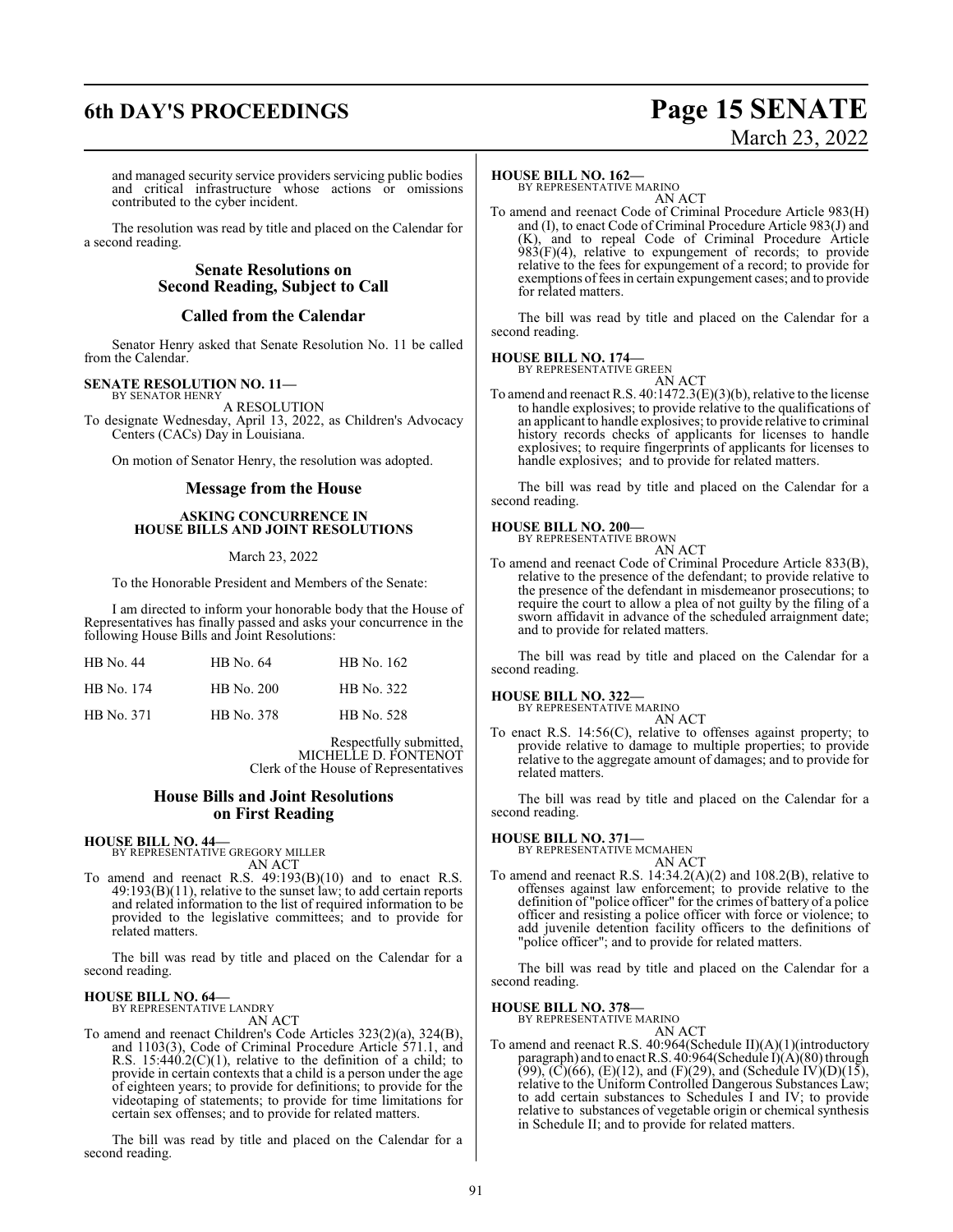The bill was read by title and placed on the Calendar for a second reading.

### **HOUSE BILL NO. 528—** BY REPRESENTATIVE DAVIS

AN ACT

To amend and reenact R.S. 49:191(1) and to repeal R.S.  $49:191(10)(n)$ , relative to certain agencies within the office of the governor, including provisions to provide for the re-creation of such agencies; to provide for the effective termination date for all statutory authority for the existence of such statutory entities; and to provide for related matters.

The bill was read by title and placed on the Calendar for a second reading.

### **Reports of Committees**

The following reports of committees were received and read:

### **REPORT OF COMMITTEE ON**

### **EDUCATION**

Senator Cleo Fields, Chairman on behalf of the Committee on Education, submitted the following report:

### March 23, 2022

To the President and Members of the Senate:

I am directed by your Committee on Education to submit the following report:

### **SENATE BILL NO. 45—** BY SENATOR FOIL

AN ACT

To amend and reenact R.S. 17:1948(A), relative to students with exceptionalities; to require public school governing authorities to adopt policies relative to the installation of and operation of cameras in certain classrooms upon the request of a parent or legal guardian by December 31, 2022; and to provide for related matters.

Reported with amendments.

### **SENATE BILL NO. 176—** BY SENATOR FIELDS

AN ACT

To amend and reenact R.S. 17:1982(1) and (3) and 1983, relative to the Blind Persons' Literacy Rights and Education Act; to provide for definitions; to provide relative to individualized assessment, planning, and supports; and to provide for related matters.

Reported with amendments.

### **SENATE BILL NO. 261—** BY SENATOR FIELDS

AN ACT

To amend and reenact R.S. 17:3162(C)(11) through (14), 3163(B), 3164(C), and 3165(B), to enact R.S. 17:3162(C)(15) and (16) and 3164.1, and to repeal R.S. 17:3129.8, relative to transfer pathways; to provide for a comprehensive systemof articulation and transfer of credit between and among secondary and postsecondary education; to provide relative to the duties of the statewide articulation and transfer council; to provide relative to the guarantees in statewide articulation agreements; to provide relative to the Board of Regents' duties in the common course numbering system; to provide for the creation of statewide transfer pathways in major programs; and to provide for related matters.

Reported with amendments.

# **Page 16 SENATE 6th DAY'S PROCEEDINGS**

### **SENATE BILL NO. 297—**

BY SENATOR BARROW AN ACT

To amend and reenact R.S. 17:3399.12(5)(a) and (b), 3399.15(B)(5)(b), 3399.16(A) and (E), and 3399.18(E) and (F) and to enact R.S. 17:3399.18(K) and 3399.20, relative to powerbased violence at public postsecondary institutions; to provide relative to definitions and implementation of the Campus Accountability and Safety Act; to require a report to the legislature; and to provide for related matters.

Reported with amendments.

**SENATE BILL NO. 317—** BY SENATOR FOIL

AN ACT

To amend and reenact R.S. 17:2137 and to repeal R.S. 17:1997.1, 1997.2, and 2136, relative to residency requirements and public postsecondary tuition fees for residents of other states; to provide relative to resident classifications of members and veterans of the United States Armed Forces and their dependents; and to provide for related matters.

Reported favorably.

Respectfully submitted, CLEO FIELDS Chairman

### **Privileged Report of the Committee on Senate and Governmental Affairs**

### **ENROLLMENTS**

Senator Hewitt, Chairman on behalf of the Committee on Senate and Governmental Affairs, submitted the following report:

March 23, 2022

To the President and Members of the Senate:

I am directed by your Committee on Senate and Governmental Affairs to submit the following report:

The following Senate Concurrent Resolutions have been properly enrolled:

**SENATE CONCURRENT RESOLUTION NO. 5—**<br>BY SENATORS STINE, ABRAHAM AND REESE AND<br>REPRESENTATIVES BOURRIAQUE, FARNUM, GEYMANN, ROMERO AND TARVER

A CONCURRENT RESOLUTION

To express the sincere and heartfelt condolences of the Legislature of Louisiana to the family of Mayor Robert "Bob" Hardey on the occasion of his passing.

### **SENATE CONCURRENT RESOLUTION NO. 9—**

BY SENATOR FOIL A CONCURRENT RESOLUTION

To designate May 21-27, 2022, as Safe Boating Week in Louisiana.

### **SENATE CONCURRENT RESOLUTION NO. 10—**

BY SENATORS FOIL, BARROW, BERNARD, BOUDREAUX, BOUIE, CARTER, CATHEY, CLOUD, CONICK, CORTEZ, FESI, FIELDS, HARRIS, HERD, HARRIS, HERD, HARRIS, HERD, MIZELLOS, HERD, MIZEL, MORRIS, LUNEAU, MIZEL, MORRIS, PERINILIS, MORRIS, P

To proclaim March 21, 2022, as Louisiana State Capitol Colorectal Cancer Awareness Day in Louisiana.

> Respectfully submitted, SHARON W. HEWITT Chairman